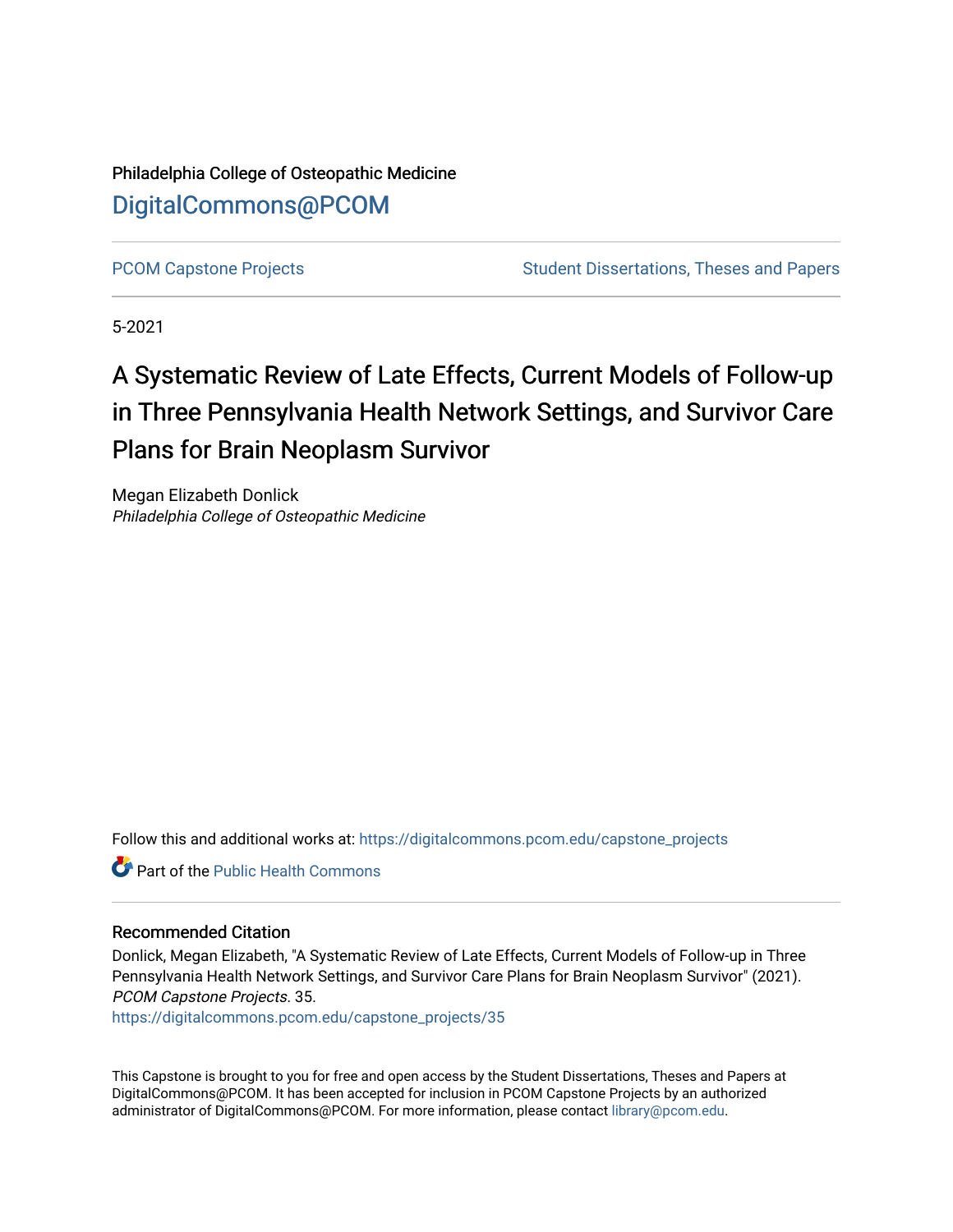Philadelphia College of Osteopathic Medicine Graduate Program in Biomedical Sciences School of Health Sciences

# **A Systematic Review of Late effects, Current Models of Follow-up in Three Pennsylvania Health Network Settings, and Survivor Care Plans for Brain Neoplasm Survivors**

A Capstone in Public and Population Health by Megan Elizabeth Donlick Copyright 2021 Megan Elizabeth Donlick

Submitted in Partial Fulfillment of the Requirements for the Degree of Master of Science in Biomedical Sciences, Public Health Concentration

May 2021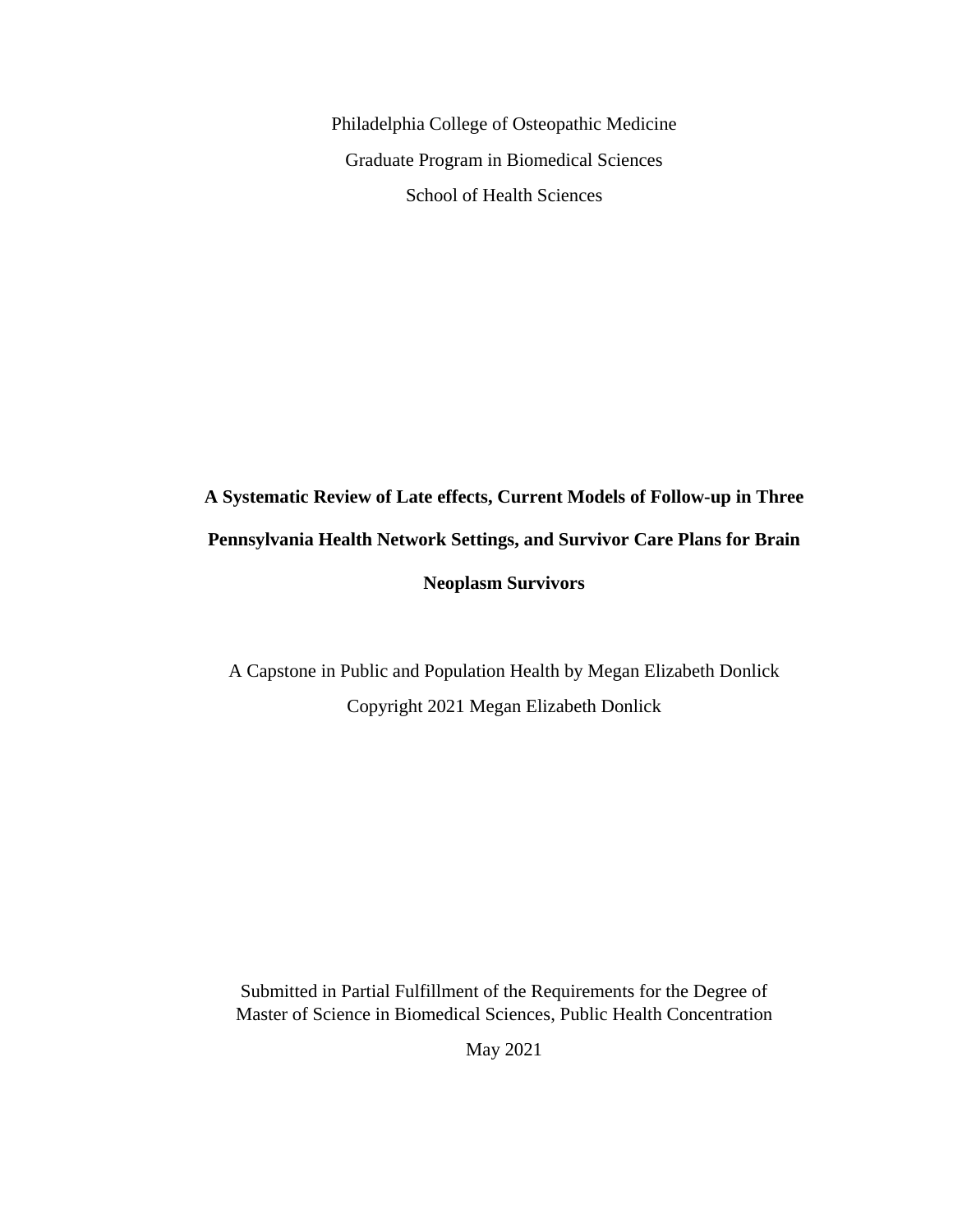## **ABSTRACT**

*Introduction*: Brain neoplasm survival rates have increased substantially in developed countries due to modern medical interventions, research, and enhanced therapeutic options. As the second leading cause of pediatric cancers, this has been a topic of interest within the field of public health. With mortality decreasing, scientists are now focusing the lens on the long-term outcomes of survivors, coined "survivorship" and subsequent late effects. These effects are the combined neurocognitive, psychological, and social deterioration and deficits experienced due to the brain pathology itself or exposure to associative treatments. This phenomenon is now appearing frequently in the literature. The aim of this review is to examine standards of care, planning for survivors, postdiagnostic interventions, and lapses in follow-up for brain tumor survivors. Models of care were observed in three major hospital systems and compared to the literature. Furthermore, a comprehensive examination of common late effects associated with the various treatment modalities, and the process for continued patient care has been provided for scope. *Methods*: Relevant literature was derived from publicly available databases for scholarly articles. Peer-reviewed studies were slated for consideration. *Discussion*: The extent of neurocognitive, psychological and social decline is individual and lapses in care come from lack of standardization in the follow-up process. Also, with current models of care, there is a substantial patient initiative is required, leaving patients and caretakers, already heavily burdened, to fend for themselves. This review contributes to the knowledge base afforded to survivors, thereby informing patients, caregivers, and practitioners, such that preemptive decisions can be made to bolster late effects and improve quality of life.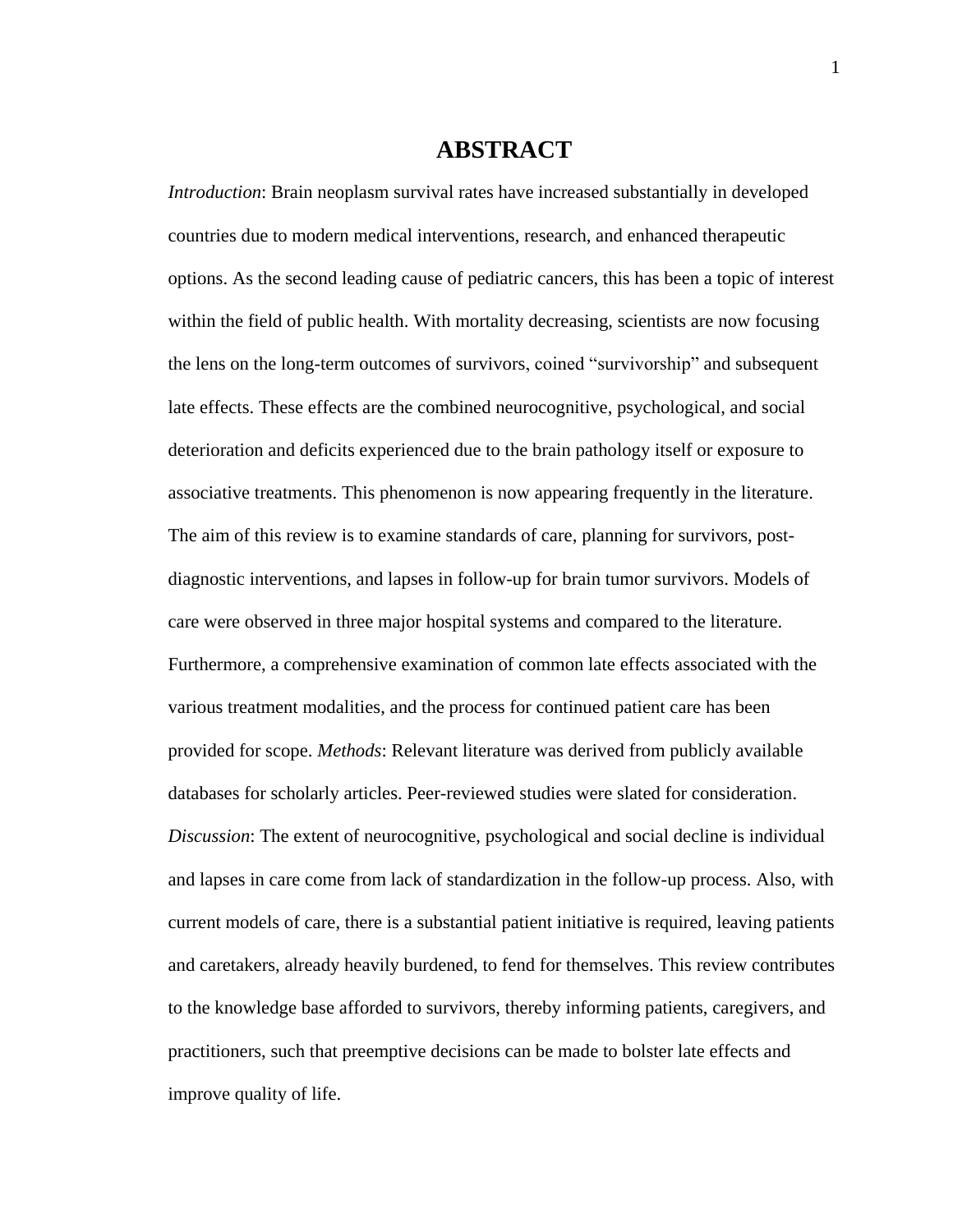## **INTRODUCTION**

Cancer is a major public health concern. According to the CDC, it is the second leading cause of death in the United States, just after heart disease (CDC, 2021). For children, brain cancer is the most common, and pediatric brain tumors (PBTs) account for most cases of solid cancer in this age category (Satariano, 2016). Due to medical developments, interventions, research, and innovative therapeutic options the five-year survival rates have increased to around 80% (Lönnerblad et al., 2019). With mortality decreasing, scientists and medical professionals are now focusing the lens on the longterm outcomes of survivors.

Around 700,000 Americans live with a primary brain tumor, and 85,000 are projected to be diagnosed in the coming year (Quick Brain Tumor Facts, 2020). Survivors will have been exposed to various treatments, such as chemotherapy, radiation, or surgical resection, among other therapeutic options, which all have associative hazards. Also, the brain pathology in and of itself can have deleterious effects. Researchers are just beginning to understand the role of maladaptive health behaviors, the development of psychological conditions, and the interplay of subsequent disease states that come after the initial diagnosis. Michael Feuerstein, a cancer survivor, describes this experience as such: "There are many unmet needs and concerns of patients and their caregivers further complicated by high symptom burden, often at disease onset, which increases over time due to tumor, treatment effect, or most often, an admixture of both" (2009). These incumbrances all fall under the category of late effects.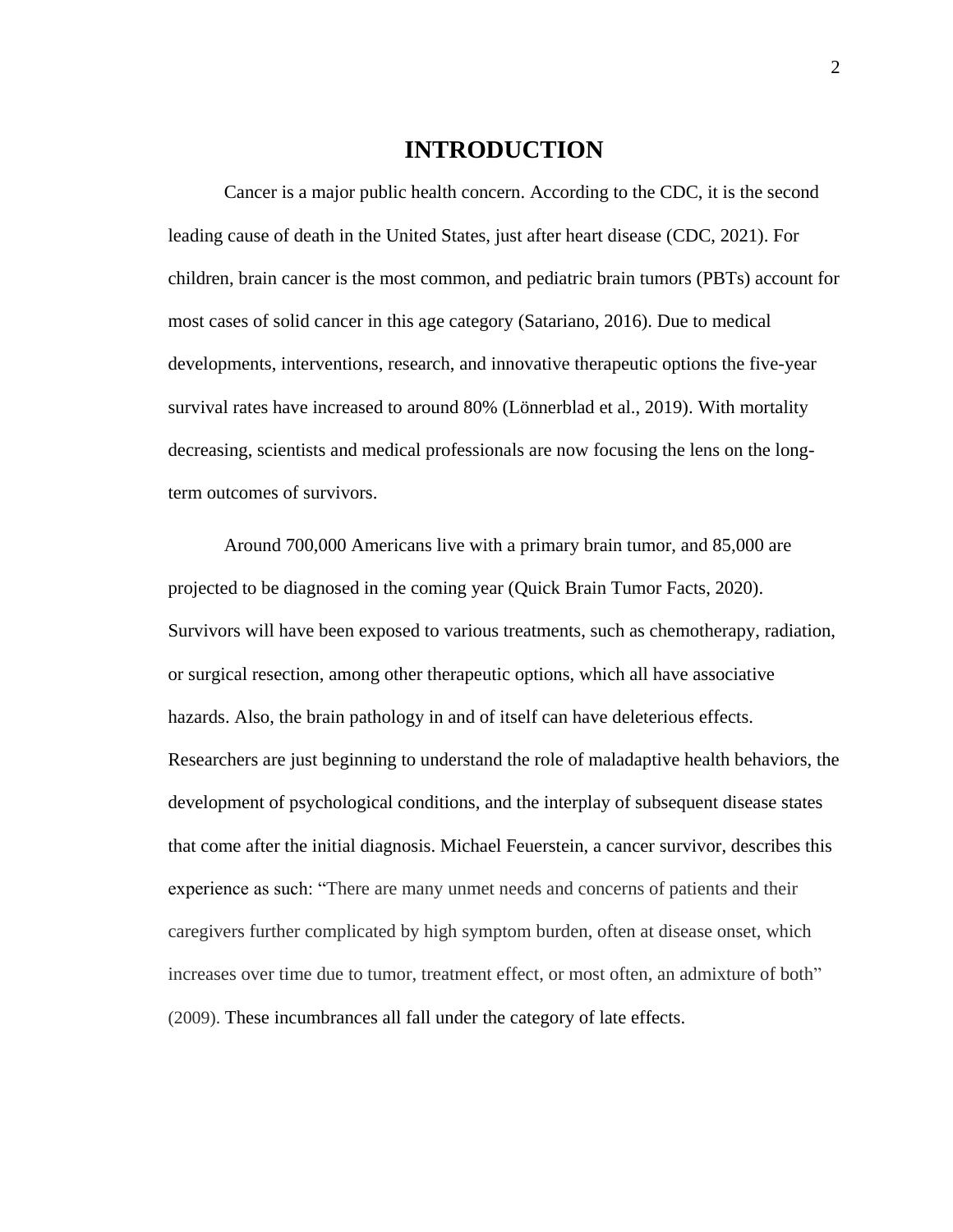## **BACKGROUND**

#### **Late effects**

Late effects are the combined neurocognitive, psychological, and social deterioration and/or deficits experienced due to the brain pathology itself or exposure to associative treatments. Late effects are highly individual and come with varying ranges of severity due to the diverse group of aetiologies, treatment options and subsequent modality-specific toxicities, care options, and disease occurrence. While there is no setlist of what a patient will experience, there are common problems that have been reported, and new connections are coming to light through more research and clinical trials.

Cognitive impairment is just one of many possible late effects, but 50-90% of brain tumor survivors will experience this to some degree (Alemany et al., 2020). Cognitive impairment could include the considerable decline in executive functioning, attention, working memory, and processing speed. Diminished IQ and mental fatigue are also reported (Winter et al., 2014). Fatigue has been associated with other somatic and psychological late effects as well. Endocrinopathies and depression, for example, can be the culprit. However, fatigue can also display as a stand-alone symptom and manifest as concentration problems, irritability, and physical deficits. The interplay of the late effects is not well studied but is a valid concern.

Problems in the area of executive functioning would include the inability to regulate behaviors and exert control, goal setting, and willpower. In a study by Alias et al., processing speed has been listed as a "core deficit." The forfeiture be related to white matter loss or a consequence of neurotoxicity due to treatments. Included among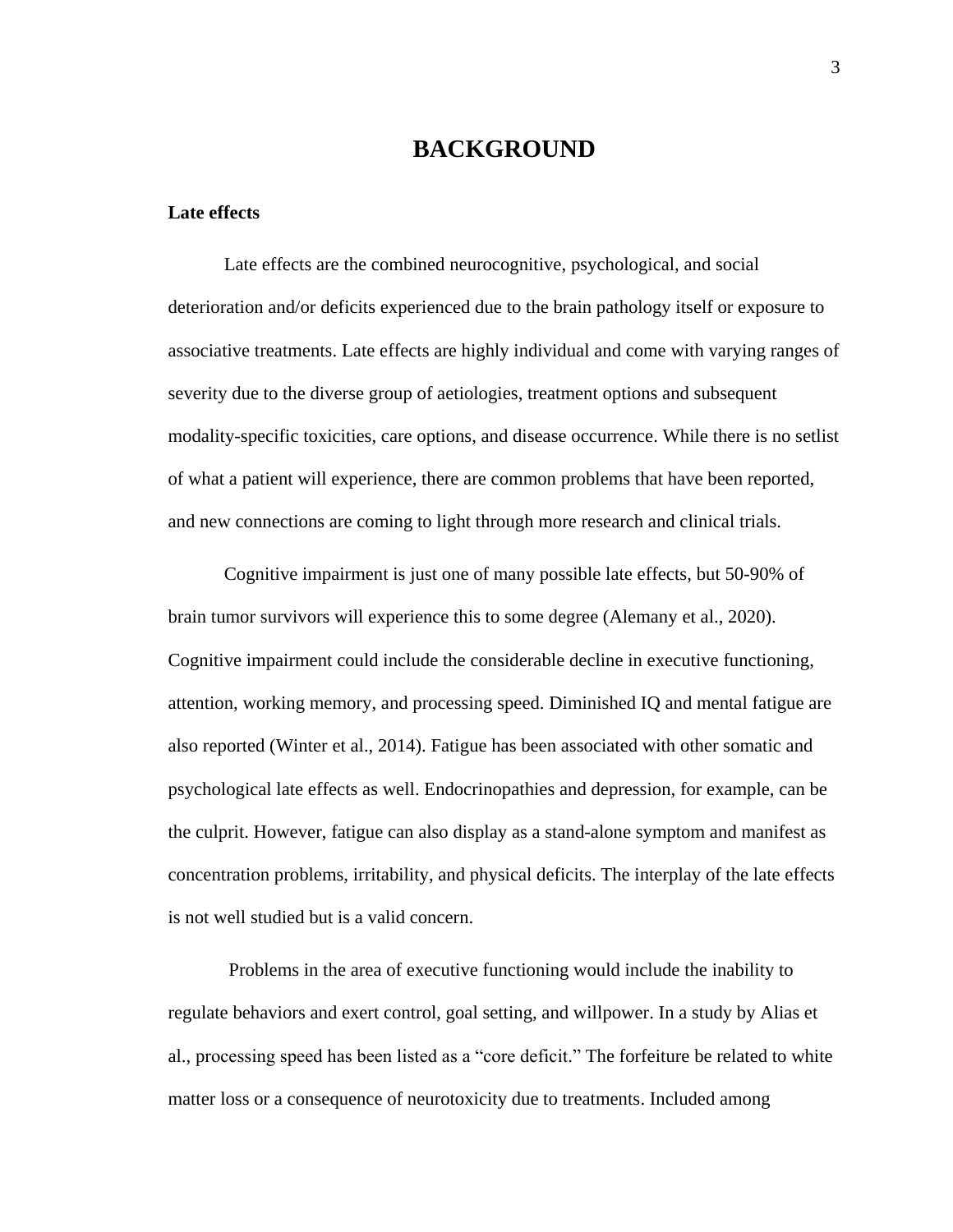available data were metrics describing the extent of a neuropsychological processing deficit which comprised of: "alertness, sustained attention, focused attention, working memory capacity, executive visuomotor control, and cognitive flexibility." Survivors are susceptible to distractions, have lower levels of inhibition, and are less alert, which is in concurrence to available research (2018).

The presence of these neurocognitive late effects has been thought to predict subsequent psychological and social difficulties. Coping through the lifecycle of survivorship has been listed as an essential idea when considering the mitigation of late effects and the eventual dilapidation in health. Cognitive impairment and decline in executive functioning, as aforementioned, can result in the decline of processing, attention, working memory, etc. This is likely to affect the ability of the survivor to utilize appropriate coping mechanisms and can consequently exacerbate psychological and social effects – the proverbial domino effect. (Robinson et al., 2015).

The literature is scant on psychological effects experienced by survivors, as few studies have truly addressed these effects or focused solely on them. Yet, among the body of evidence, these effects are noted across the board. Psychological corollaries encompass the mental, emotional, and behavioral aspects of the patient experience and regularly overlap with the neurological effects. Likewise, social deficits experienced by brain tumor survivors consistently coincide; hence they are often referred to as psychosocial effects. Behavioral and emotional regulation are important factors to consider as deficits in these areas could affect school and subsequent work performance in later years. Hindrances in these settings might mean a limited scope of options for future occupational prospects, do to perceived incapability.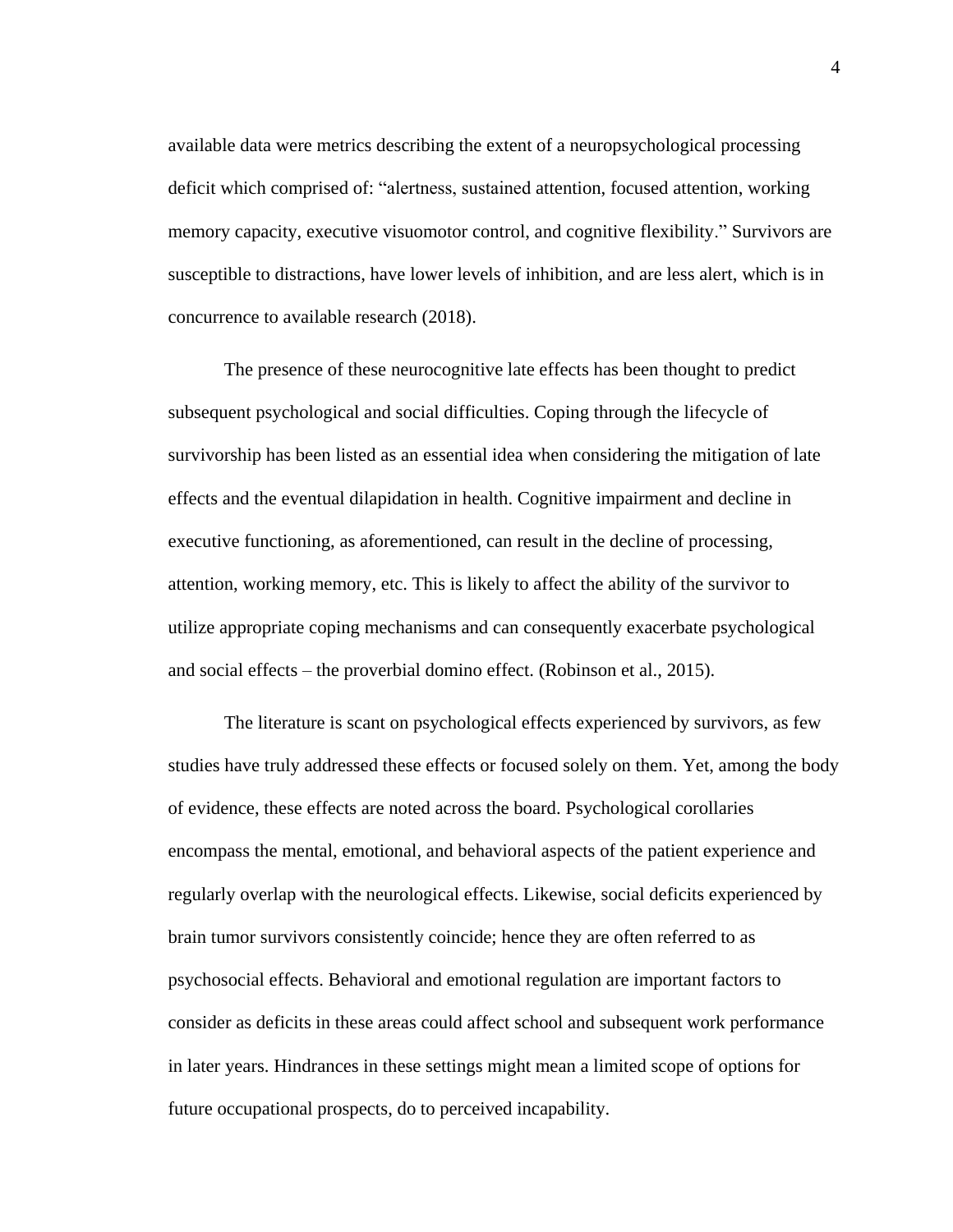From a behavioral standpoint, attention-deficit/hyperactivity disorder (ADHD) is prevalent in the survivor population, especially for those diagnosed at a younger age (Shabason et al., 2019). Social competence, a facet of self-esteem, has been reported as a deficit for PBTS, with anticipated continual decline as the patient ages (Ruiter et al., 2015). Indications of post-traumatic (PTSD) stress are not uncommon for survivors and appear to gradually intensify with age, with 20.5 % of adult survivors meeting the criteria for PTSD in one studies sampling, as cited in a study by Cousino et al. (2017). Depression, anxiety, and antisocial behavior have all been consistently conveyed throughout the trials. Suicide ideation was noted in a study from *Cancer Epidemiology,*  with had a reference to the Childhood Cancer Survivor Study (CCSS). Somatization, where psychological concerns manifest as organic symptoms, was described in the study as well. This phenomenon increases progressively as survivor health deteriorates. Within the same study, a cited Swiss Childhood Cancer Survivor Study (SCCSS) listed psychotic tendencies and aggression among self-reported late effects, especially prevalent in the female survivor population (Erdmann et al., 2020).

External factors such as family stress, coping, and function seem to play a role in the mental and emotional state of the survivors – though adaption related studies are insufficient. Competence and attention either by the caregiver or the survivor appear to have an effect in the direction of long-term outcomes, which range from positive to detrimental (Barakat et al., 2015). Survivors of brain tumors have been found to leave their parent homes later, especially males., and there is some evidentiary support for a lower likelihood of marriage and cohabitation with a partner. Further, survivors are less likely to have children. These aberrant social consequences are assumed to be attributable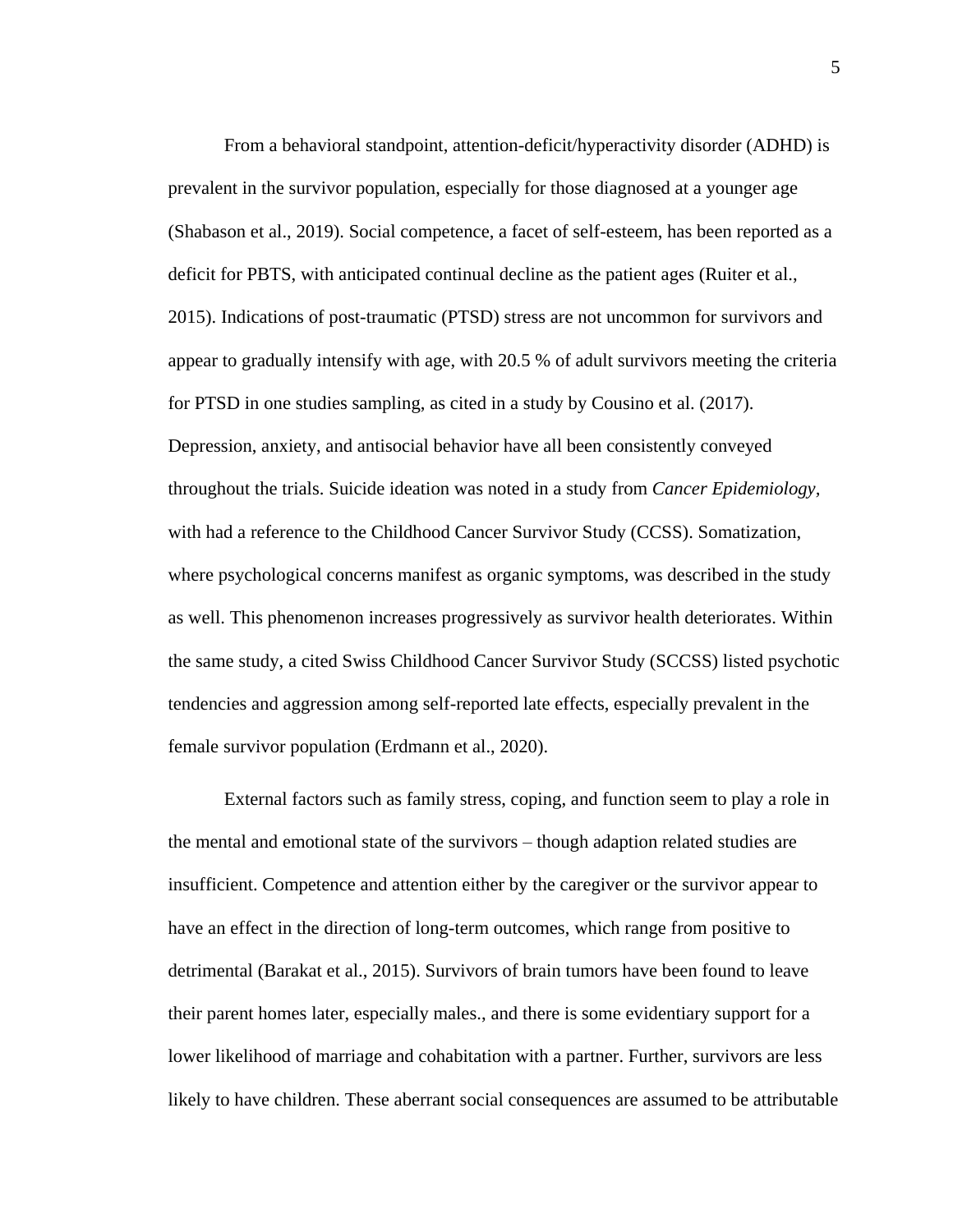to psychological late effects, biological repercussions from somatic late effects, fertility problems, and concerns about the future (Erdmann et al., 2020)

These outcomes are often measured through self-reporting or report by proxy, via a teacher, parent, caregiver, etc. Health related quality of life, HRQOL, is a comprehensive evaluation that is frequently referred to in the literature. This subjective measure looks at illness from a multidimensional perspective noting general, physical, spiritual, and social aspects. Other significant features of this assessment are that it looks at resilience and body image, which is an often overlooked component of psychological health. Another common reported measure is the Intensity of treatment rating, which increases based upon treatment type and number of treatment modalities. Supplementary objective scales surrounding health and wellbeing are the Bakas Caregiver Outcomes Scale (BCOS), Family Assessment Device (FAD), Brief Symptom Inventory (BSI). These look at various aspects of social, psychological, and physical functioning to provide scope. The Pediatric Oncology Quality of Life Scale looks at HRQOL's physical and emotional components and rates them on a Likert scale, with lower POQOL being indicative of high HRQOL (Barakat et al., 2015).

While most late effects are considered damaging, there are reported measures that indicate certain positive outcomes. Resilience is the ability to recover from undesirable situations, a measure of grit. This is often increased in survivors. Further, increased social connectivity is a consequence of late effects and brain neoplasms in general. This "posttraumatic growth," as it is called, has positive connotations, and increased interpersonal relationships, resiliency, spiritual and religious beliefs, body image are among these positively reported measures (Satariano, 2016). Despite reported limitations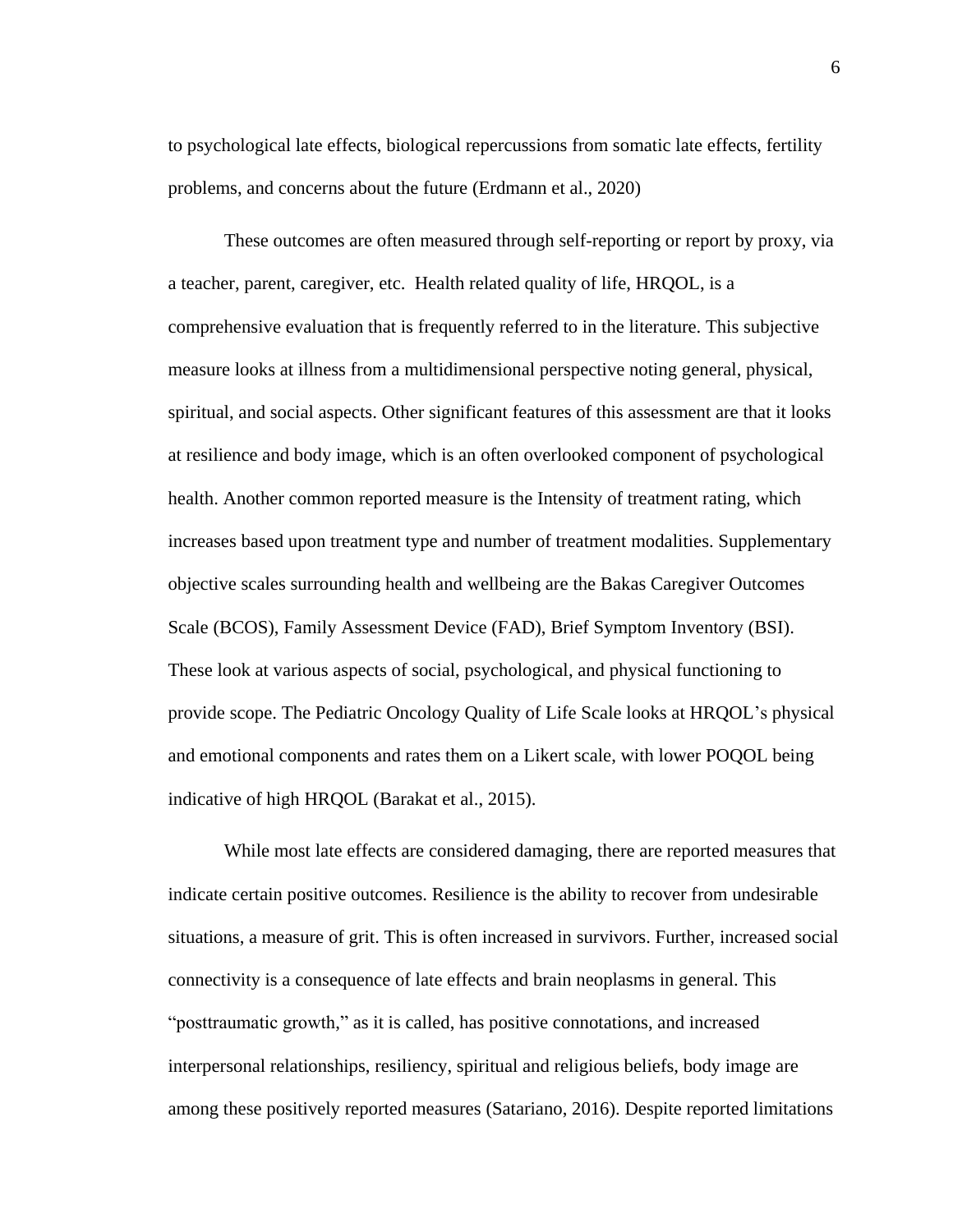in social interactions, one study reported friendships as being a motivating factor in continuing schooling and work, though there may be difficulties in organizational settings due to late effects. An aspect of hopeful future social growth is shown in survivors as well (Boydell et al., 2008).

Somatic disease burden can manifest in many ways, and these late effects can influence any body system. Severity and type appear to have some relation to age at clinical onset, anatomical location, presence of secondary tumor, grade, and treatment modality than the psychological and social effects. One study by Bhakta et al. found that by fifty years of age, survivors suffered up to 17 chronic health conditions, on average (Erdmann, 2020). Typically reported sequelae across the board include seizures, generally partial complex seizures, and headaches. Physical functioning and athletic performance are often at a deficit. Both hearing and vision loss have been included among possible neuropathies, as well (Alemany et al., 2020). Among possible visual neuropathies is a dysconjugate gaze, a lack of of visual coordination that will affect the survivor into adulthood in both the educational setting and in reading tasks (Janss, Mazewski, Patterson, 2019).

Additionally, endocrine disorders are often diagnosed and well documented among survivors. Hypothyroidism, hypogonadism, and hyperprolactinemia are among possible late effects. Excess weight and obesity can also present for brain tumor survivors, nonspecific to gender (Ramanauskiene et al., 2014). Hypersomnia, sleep apnea, and autonomic dysregulation are also possible (Janss, Mazewski, Patterson, 2019). Pituitary hormone (PH), Growth hormone (GH), luteinizing hormone (LH), follicle stimulating hormone (FSH), and adrenocorticotropic hormone (ACTH) deficiency are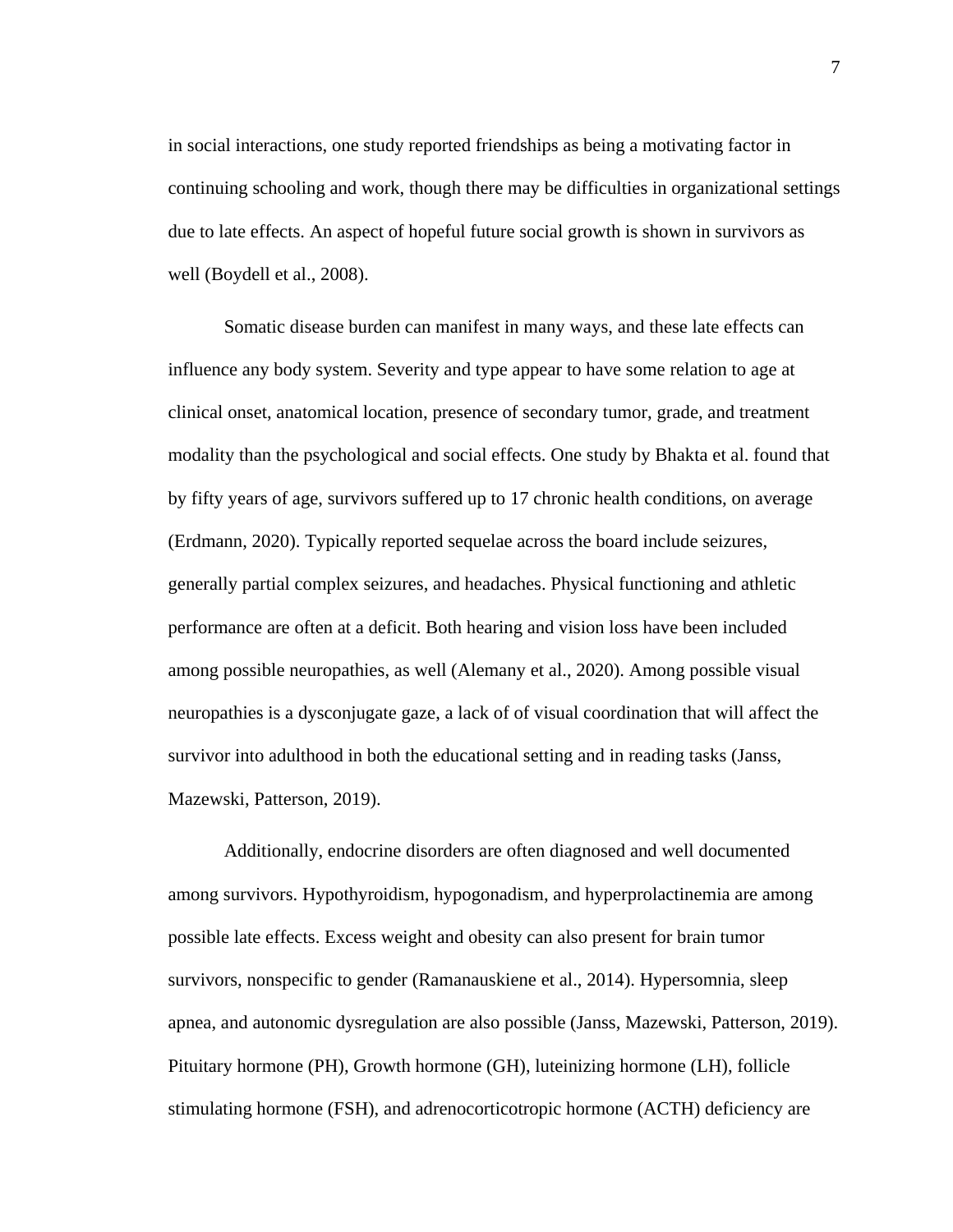also implicated in many survivors. Adrenal axis functioning was often seen as deficient and endocrine dysfunction was seen within a decade in one study of a neuro-oncology database (Lawson et al., 2019).

Endocrinopathies are deleterious and associated with negative prognosis including, but not limited to life-long treatment, decreased quality of life, and frequent symptom management. Endocrine dysfunctions can take many years to develop after initial diagnosis and treatment. Thus, early detection is key to improve morbidity and prospective health for survivors. For young children and adolescents, these neuroendocrine late effects can adversely affect growth and puberty, with both expedited and delayed puberty described in studies. Furthermore, because these disorders can have late-onset, they may not be diagnosed right away, as aforementioned, which can have long-lasting consequences for patients and higher associative costs for chronic disease management (Maciel et al., 2021). It is difficult to discern whether these hormone deficiencies are caused by the tumor or the treatment, although they likely have a compounding effect, and tumor location appears to play a major role as well across the various studies.

Metabolic syndromes and complications have also been listed as potential late effects. Maciel et al. described impaired cardiac functioning, abnormal lipid profiles, higher body fat levels, insulin sensitivity reduction, and atypical glucose tolerance as a direct result of hormonal late effects, most notably in GH deficiency. Early-onset atherosclerosis and bone density symptomology was also discussed (2021). Ramanauskiene et al. similarly show through analysis that cytostatic drugs used in treatments damage endothelium and can also cause cardiovascular problems through the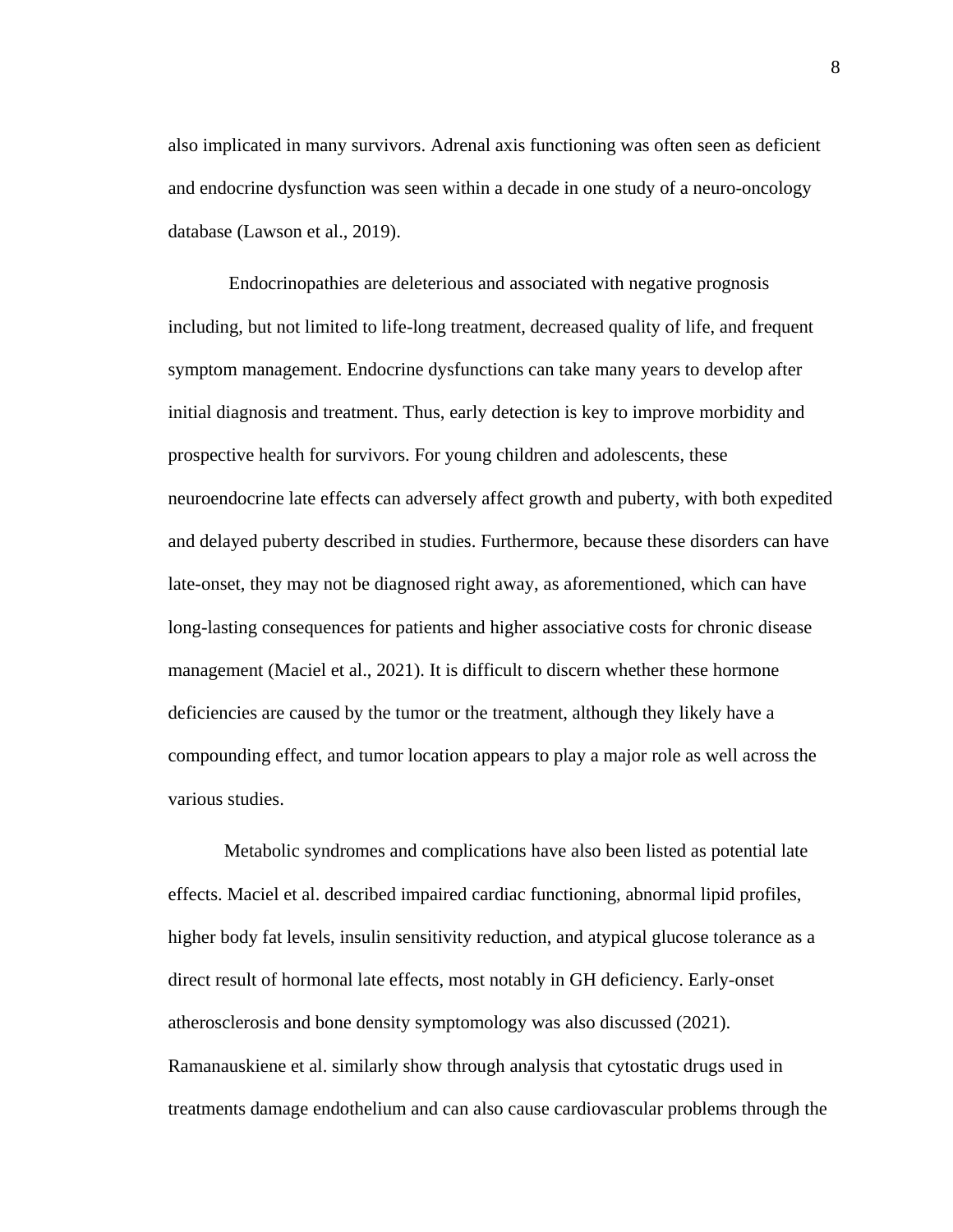promotion of atherosclerotic plaques, atherogenesis. As in the Maciel et al. study findings, the group reported dyslipidemia, diabetes, osteoporosis, and hyperinsulinism in brain tumor survivors, resulting from treatment and endocrine dysfunction (2014).

Other possible somatic late effects have included pulmonary disease. Risk factors for pneumonia are higher, and survivors of CNS tumors have the "highest excess risk" for respiratory death in the Erdmann et al. epidemiological study. French and British Childhood Cancer Survivor Studies, FCCSS and BCCSS respectively, cited within the study both indicate diabetes mellitus, as well as difficulties with pregnancy and labor. Survivors are also at an increased risk for stroke (2020).

The neurocognitive, psychosocial, and somatic late effects described within this review are just a sampling of conceivable symptom affliction suffered by patients. The breadth of prospective late effects experienced by survivors is extensive and highly complicated, as previously stated, but nonetheless a valid statement that bears iteration. Deficiencies and dysfunctions frequently take time to develop. Oftentimes, survivors will not follow up, even if a late effect is identified (Mellblom et al., 2020). There is a call throughout the literature to standardize and structure models of care to better support survivors and provide sufficient access to said care programs. For children and adolescents, it is suggested that "pedagogical assessment and individualized support" be offered, regardless of tumor grade, as it has been determined in studies that brain tumor survivors perform at a deficit in the educational setting, irrespective of malignancy, and so "require the same attention and support" (Lönnerblad et al., 2019).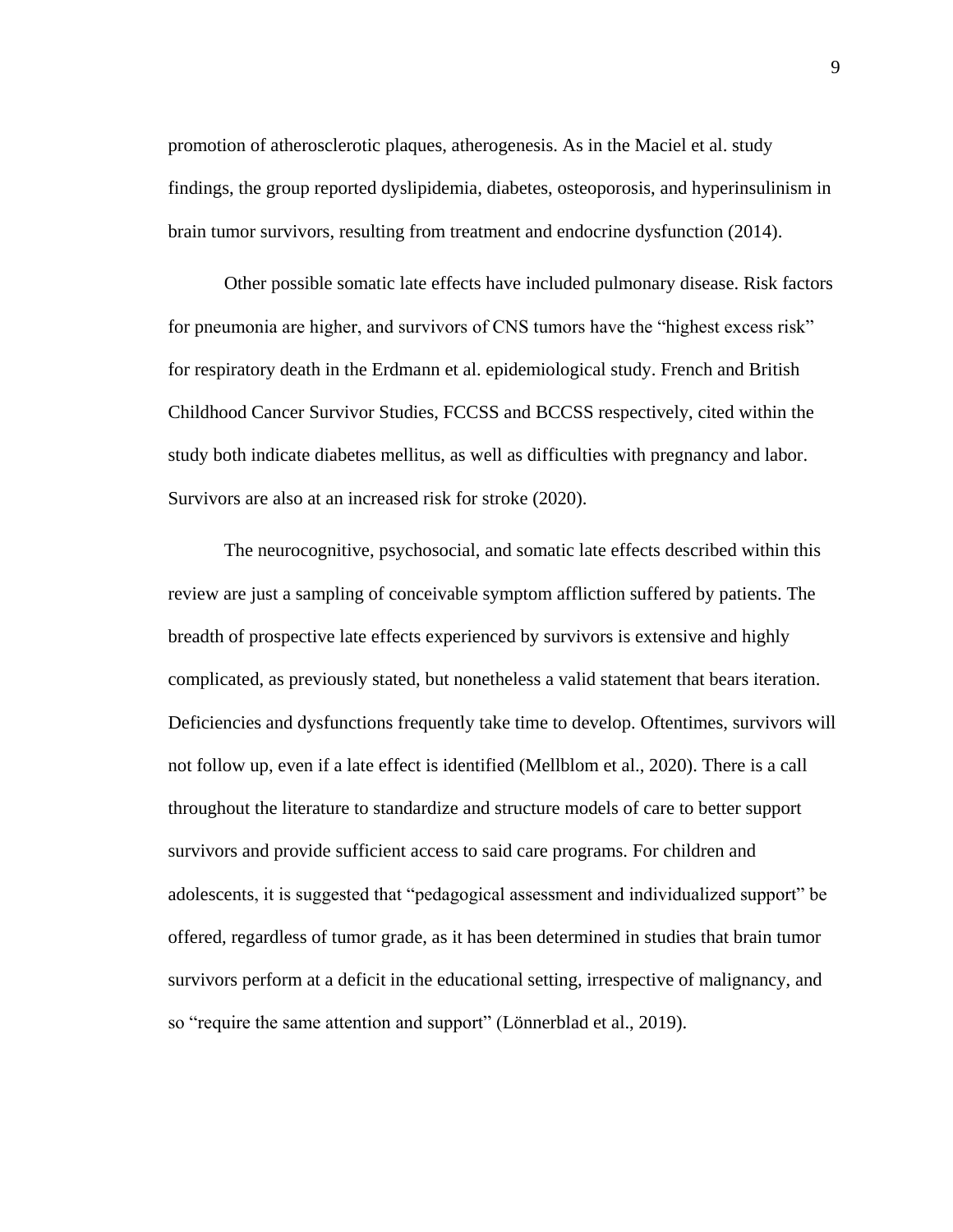With such noble intentions, these ideas appear to have merit and it is possible that educational settings could slate students for supportive care. However, for the average adult, past the formative educational years, there is no such system in place to control for preemptive screening, cognitive training, and symptom management. Hardly falling within recognized traditional company benefit obligation, the responsibility falls to the patient and/or caregiver. Moreover, time taken from employment and costs of screening outside the educational setting provide another complex set of considerations for the brain tumor survivor. Such luxuries are not afforded to all.

#### **Survivorship**

In 2006, the Institute of Medicine published a bellwether report: *From Cancer Patient to Cancer Survivor: Lost in Transition*, whereby the idea of "survivorship," and what that meant, began to take a tangible form. The report defines survivorship as a "distinct phase of the cancer trajectory," Providing such designation takes the metaphysical ideology of what it means to "survive" and bestows both shape and scope. A clear delineation of the term allows for advocacy and awareness. These are essential functions in fostering momentum and a trajectory towards a goal, namely individualized clinical standards, comprehensive research, and accessible, perpetual coordinated care. Furthermore, the report elucidated essential components of what survivorship care is comprised of, as seen in Figure 1.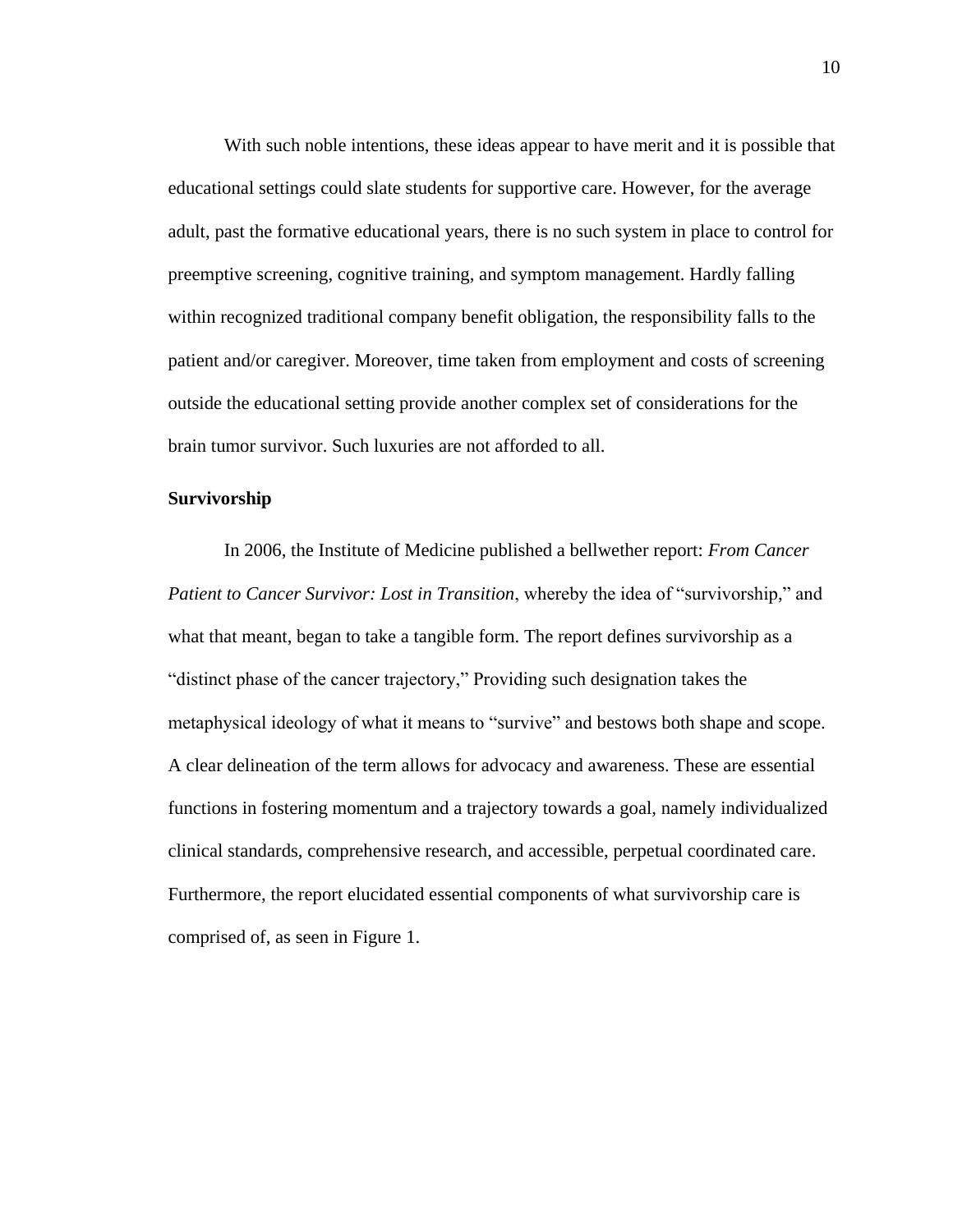#### **BOX ES-1 Essential Components of Survivorship Care**

1. Prevention of recurrent and new cancers, and of other late effects;

2. Surveillance for cancer spread, recurrence, or second cancers; assessment of medical and psychosocial late effects;

3. Intervention for consequences of cancer and its treatment, for example: medical problems such as lymphedema and sexual dysfunction; symptoms, including pain and fatigue; psychological distress experienced by cancer survivors and their caregivers; and concerns related to employment, insurance, and disability; and

4. Coordination between specialists and primary care providers to ensure that all of the survivor's health needs are met.

Figure 1. Essential Components of Survivorship Care, as outlined by the Institute of Medicine Report, From Cancer Patient to Cancer Survivor: Lost in Transition (2006)

The authors of this review speculated that care of quality would include these four components and imagined a system wherein attention and awareness afforded both providers and patients a more complete understanding of late effects, earlier diagnosis, and a plausible detection of trends (National Research Council, 2006).

With the advent of a new survivorship definition, there came a "strong impetus to

take clinically meaningful steps toward broadening the focus of neuro-oncological care"

(Leeper, Milbury, 2018). The growing consensus was that there was a need to focus on

individual patient care plans, as well as an overhaul at the systems level (see Appendix

A). A model of quality care would take a village, or rather a high qualified,

interprofessional team that can take the patient from the acute phase at clinical diagnosis,

through follow-up, and into long-term management. An identification of the

"stakeholders" was invaluable to carving out a purposeful plan (National Research

Council, 2006). In 2012, the American College of Surgeons Commission of Cancer

(CoC) issued a directive that patients be provided survivorship care plans. This was a

crude first attempt at standardizing care as outlined by the 2006 report. These early plans

were to include information surrounding the patient-specific treatment modality and

recommendations for follow-up, mostly to be utilized in future primary care. The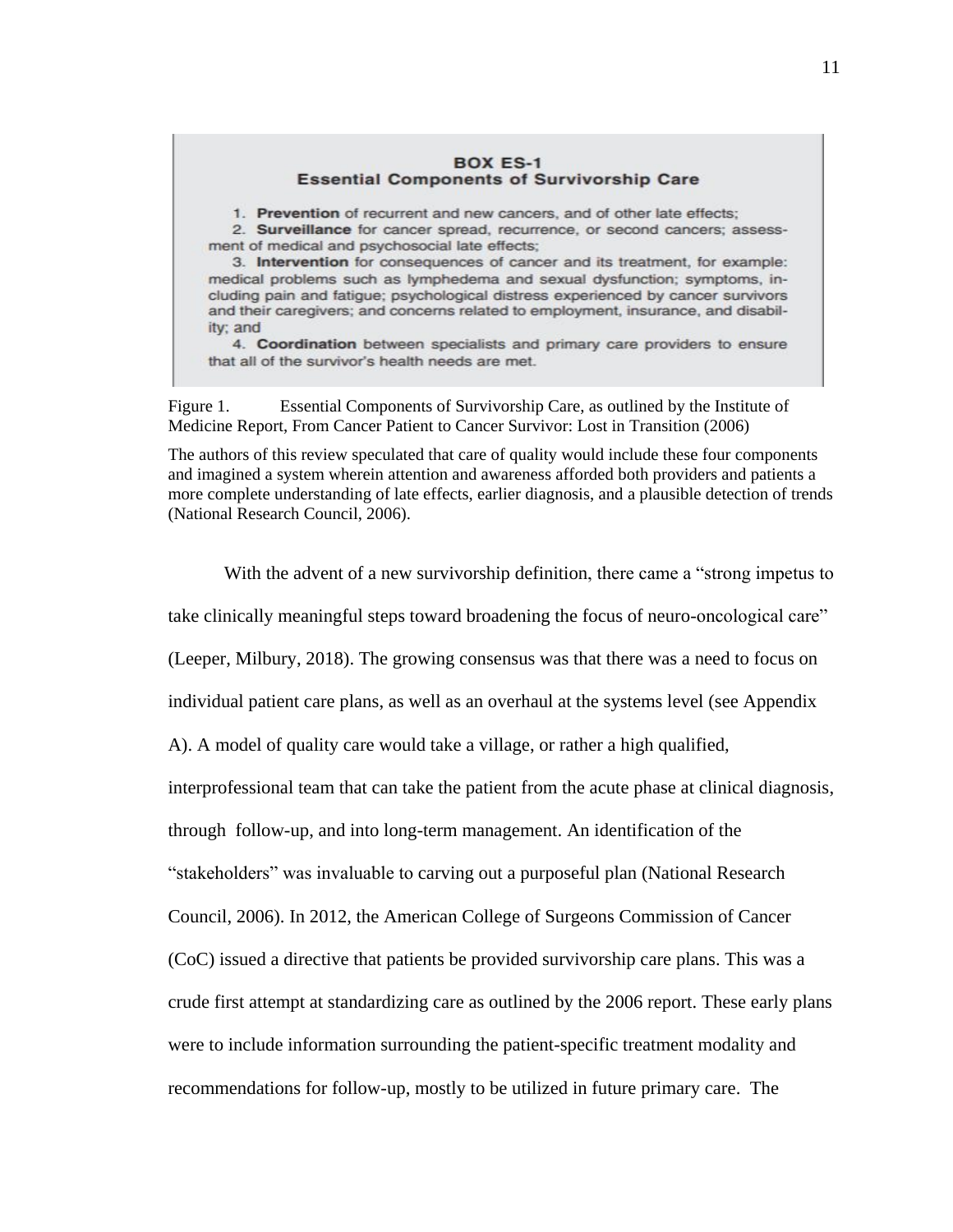primary care physician (PCP) was projected to play a significant role in the early models of care as the thruput between necessary intervention and continued management of health. Other mid-level were expected to fill in the gaps (Leeper, Milbury, 2018).

## **RESEARCH STRATEGIES**

Applicable background information on late effects, the survivorship concept, and data surrounding general survivorship programming were derived by conducting a systematic review of publicly available databases and search engines for scholarly work, including EBSCO host, PubMed, and Google Scholar. The year of publication was noted, with newer, pertinent studies taking precedence in the selection of relevant literature. Moreover, peer-reviewed articles were slated for consideration as a means of quality control to provide rigor to the data and ideas presented herein.

Three large hospital systems in Pennsylvania with an associative survivorship program were chosen for comparison: University of Pennsylvania Hospital (HUP), Thomas Jefferson University Hospital (TJUH), and University of Pittsburgh Medical Center (UPMC). The Sidney Kimmel Cancer Center, an Affiliate of Thomas Jefferson University Hospitals and Jefferson Health, offered the Neu Center for Supportive Medicine and Cancer Survivorship as well as the Brain Tumor Center support group. The Abramson Cancer Center is the oncology center for the University of Pennsylvania Hospital and has the Abramson Cancer Center Survivorship Program. University of Pittsburgh Medical Center is associated with the Hillman Cancer Center and offers the LiveWell Survivorship Program.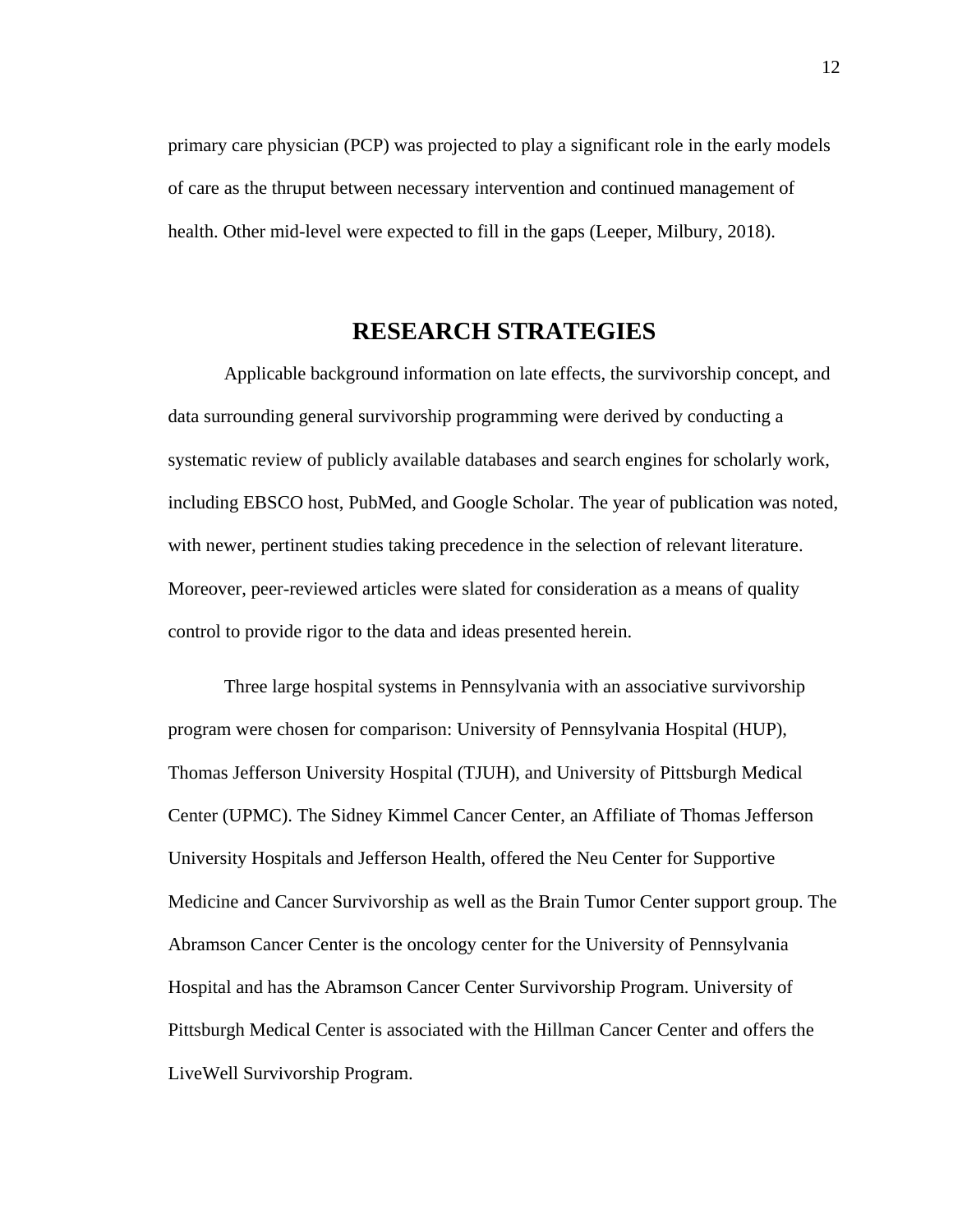Reviews of the various program offerings were completed using information available from the relevant group websites and general details through operators of the programs. Qualitative assessments of the survivorship plans were made based upon the model, perceived efficacy, and consistency of care. Patient follow-up timelines were taken into account, with respect to acute phase, just after rendered diagnosis and treatment, versus long-term management of care. Coordination of services and appointments via a primary care physician, a team, or a nurse navigator was observed. Furthermore, attention was paid to the patient and caregiver responsibilities within the survivorship planning, as it was perceived to affect compliance with a care plan.

## **DISCUSSION**

As illustrated throughout the review, survivorship has become a topic of increased interest within the research realm and in the field of public health. For brain cancer survivors, the initial assault of diagnosis and treatment are typically just a blip on the radar, with the actual battle existing in the future unknown and the array of potential late effects. Information is power, and the access to pertinent material surrounding late effects, warning signs, supportive care, and mitigation strategies is thought to be the best way to bolster survivors for what is to come. Cancer programs, research teams, and major hospital systems have begun to implement programs and policies aimed to meet the essential components of survivorship care (Figure 1). Care models have been developed accordingly in an attempt to meet the various and individual needs of patients and their families. In an effort to provide a meaningful contribution to this body of knowledge, this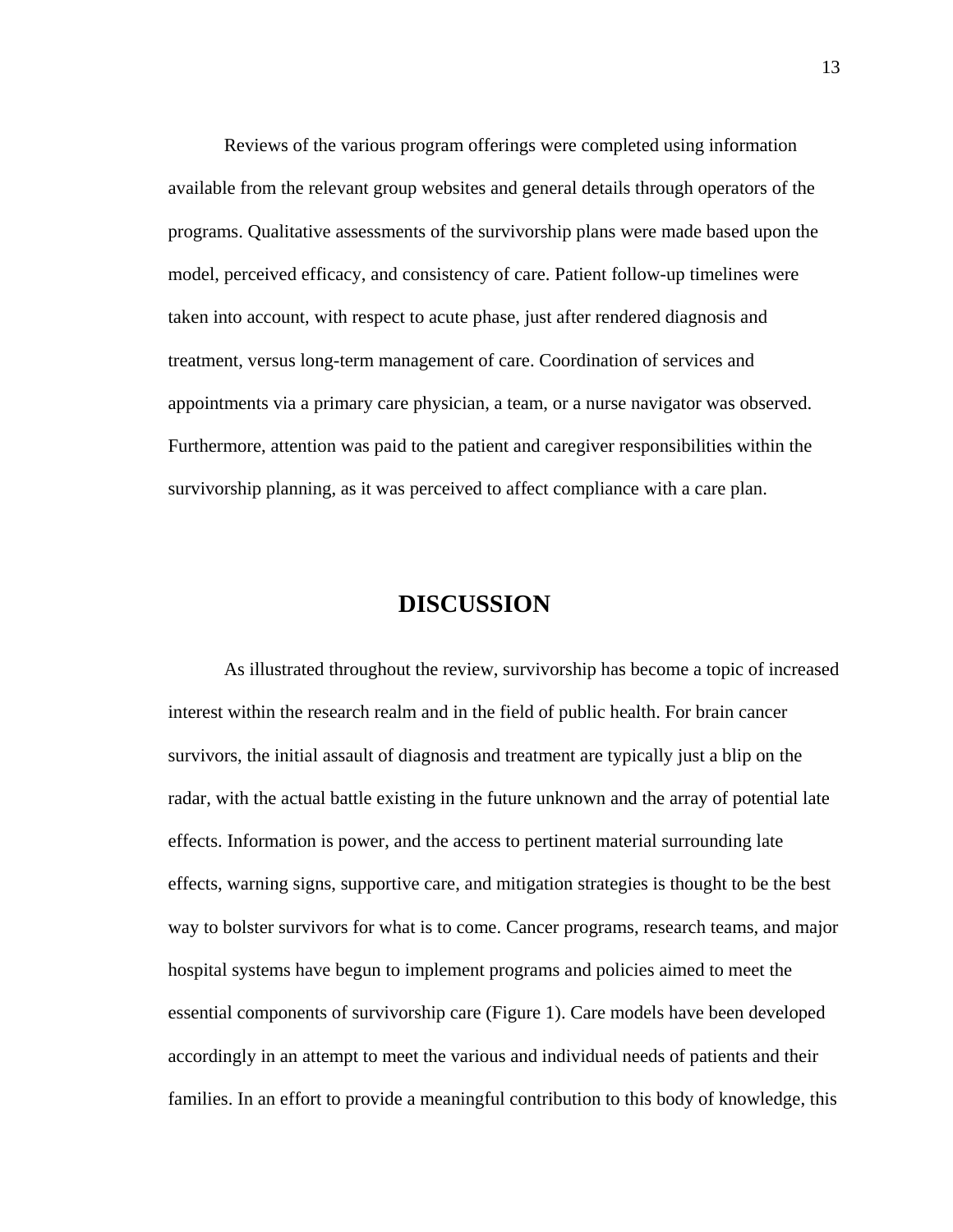review looks at a comparison between three major hospital systems in Pennsylvania and respective survivorship care models.

#### **Penn Medicine**

The University of Pennsylvania Health System (UPHS), colloquially referred to as Penn Medicine, is associated with the Abramson Cancer Center. U.S. News & World Report lists it among the top 15 hospitals in the nation and within the top 20 for Neurology and Neurosurgery (U.S. News, 2020). As the forerunner in the group to be studied, it was initially assumed this system would provide the most thorough and comprehensive model. Indeed, upon examination, UPHS had a very well outlined program run in large part by nurse navigators who coordinated care and services with other providers within the UPHS system. The Abramson Cancer Center interestingly boasted the first adult survivorship care program in the nation, founded in 2001. This is not insignificant, as most therapeutic interventions, research, and survivorship models centered around pediatric tumors and adolescent late effects (Survivorship Program, 2021). This model had specific teams for cancer type, with a nurse navigator leading each team. For neuro-oncology specifically, there is a brain tumor support team and integration of services to meet individual needs (Brain Tumor Support, 2021).

New patients gain access to the system through a referral from a primary care provider, a specialist or can recommend themselves through a call center. Patients could include local residents, children aging out of the Children's Hospital of Philadelphia (CHOP – pediatric affiliate of UPHS), or even out-of-state residents willing to pay outof-network premiums for advanced therapies and the UPHS name. The navigator will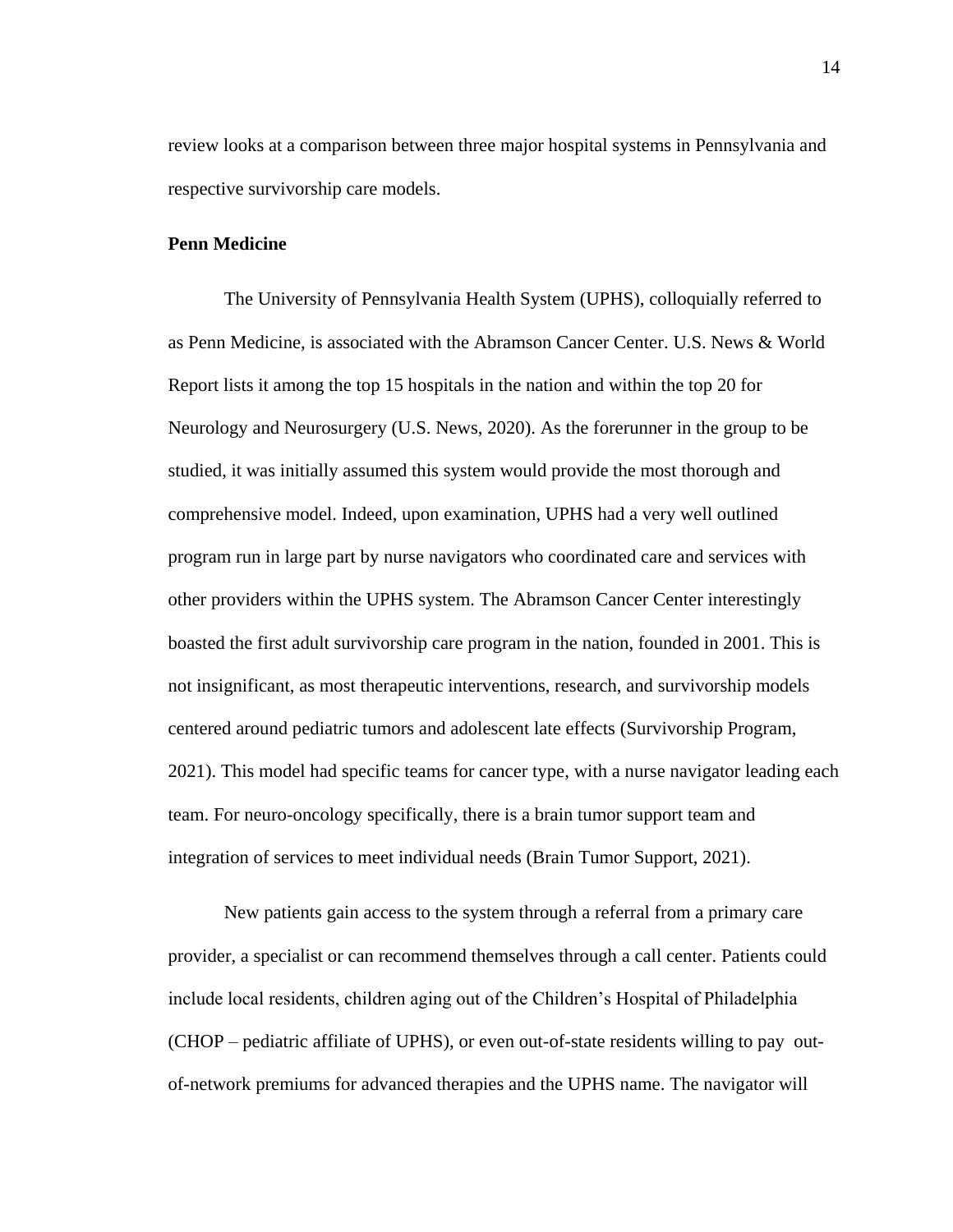assess current state, schedule necessary treatment based upon provider recommendation, and then proceed to connect the patient with various subspecialties for continued care. Contact is largely achieved through email and phone calls for the convenience of the patient and to alleviate the heavy patient load of the navigators. When a patient passes the acute phase, which is the immediate diagnosis and treatment, they are slated for followup scans and appointments as recommended by the oncologist and managed care team that is part of the patient's individualized care plan (Brain Tumor Support, 2021). Insurance is not likely to be an issue, for if it is accepted once, it will be accepted anywhere within UPHS. Due to the extensive network within UPHS, there is no barrier in coordination of services in-house, and there is no lack of sub-specialists available to provide world-class care.

The positive aspects of UPHS speak volumes to the program. The nurse navigator's role coordination of care in the acute phase alleviates patient and caregiver burden to a certain degree, which is critical under the duress of the circumstance. The broad network of providers and subspecialists means patients can be confident symptoms and late effects will be addressed by a highly qualified individual within the system. The neuro-oncology brain tumor support team tends to keep patients until the follow-up scans trail off, whereupon there is the Survivorship Program, which is available to any adult survivor. This program will provide a questionnaire to identify late effects, but again – after the presentation. Information and strategies for late effect management are given as well, and referrals are made to nutritionists for metabolic complications, therapists, or specialists such as an endocrinologist for somatic symptoms. The University of Pennsylvania is a major research center; as such, there are a wealth of studies and clinical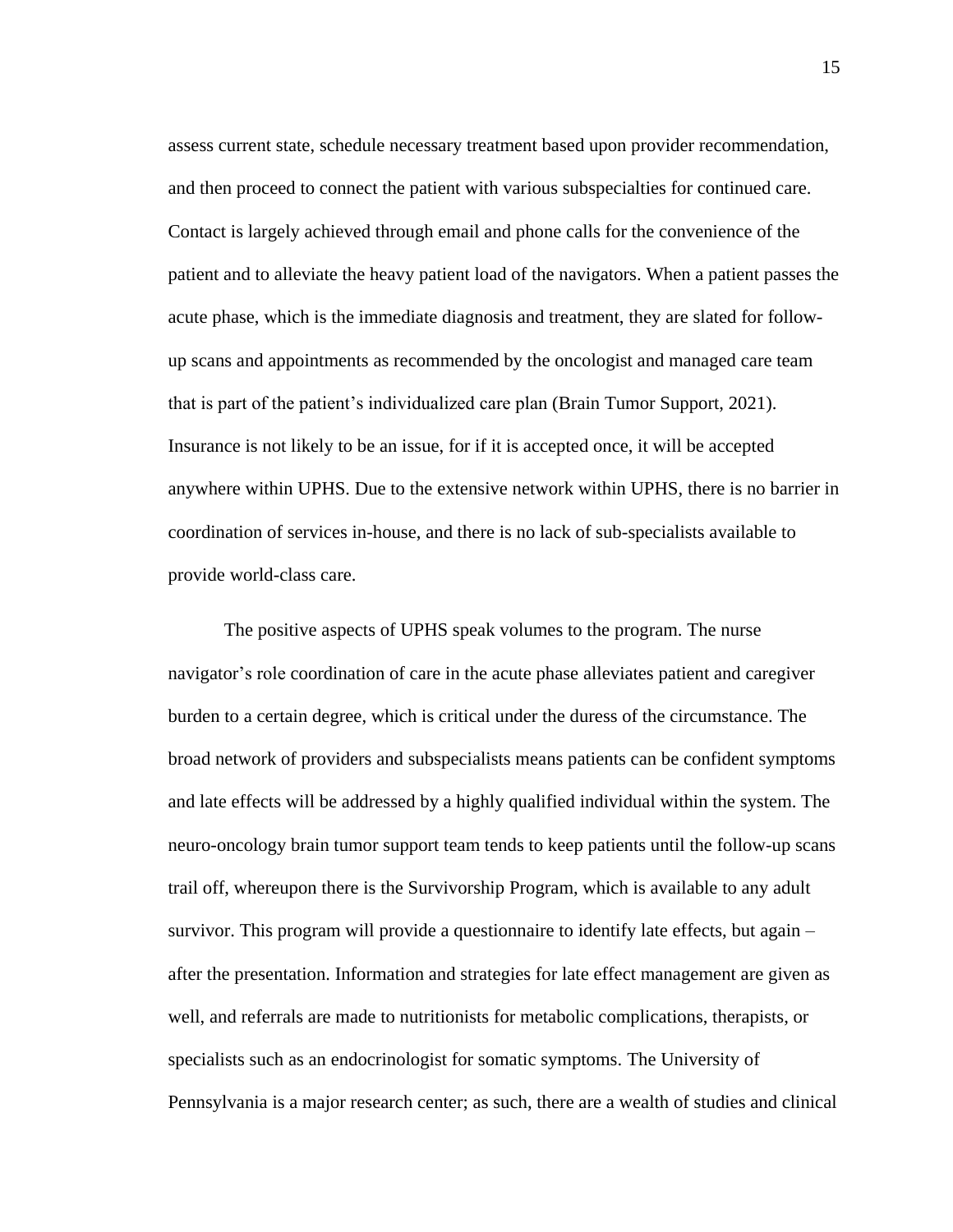trials being conducted with convenient access. Patients can receive information about these services through the generalized survivorship program as well, but it is not required. Survivors are given a choice to continue coordination with the neuro-oncology team (Brain Tumor Support, 2021).

The UPHS model of survivorship has good bones. The effort aimed at quality and access to care is evident. The scaffolding for a truly efficacious model is present, but there are some negative aspects to the UPHS model. For one, navigators make calls to patients in the acute phase for coordination of services and treatments. After such time, it is the burden of the patient or caregiver to contact the navigator or primary care physician for follow-up scans, symptom discussions, and questions about late effects. Doctors may or may not have discussions with their patients about late effects, but these tend to happen as symptomology presents, meaning there is only secondary or tertiary intervention of late effects, at best. There are no prescription services, and the use of the navigator or provider to coordinate care does not necessarily ensure a timely visit. Patients and caregivers still must wait patiently for appointments, as nothing is expedited by virtue of utilizing the survivor care plan. There is also limited capacity, especially for psychosocial treatment. Should a patient need more care, there will be a local referral, but the responsibility falls to the patient again to set up and manage appointments and symptoms. The model is focused more on access for new patients, as opposed to case management. There are limited resources and staff, even for such a large system. As such, patients still fall through the cracks.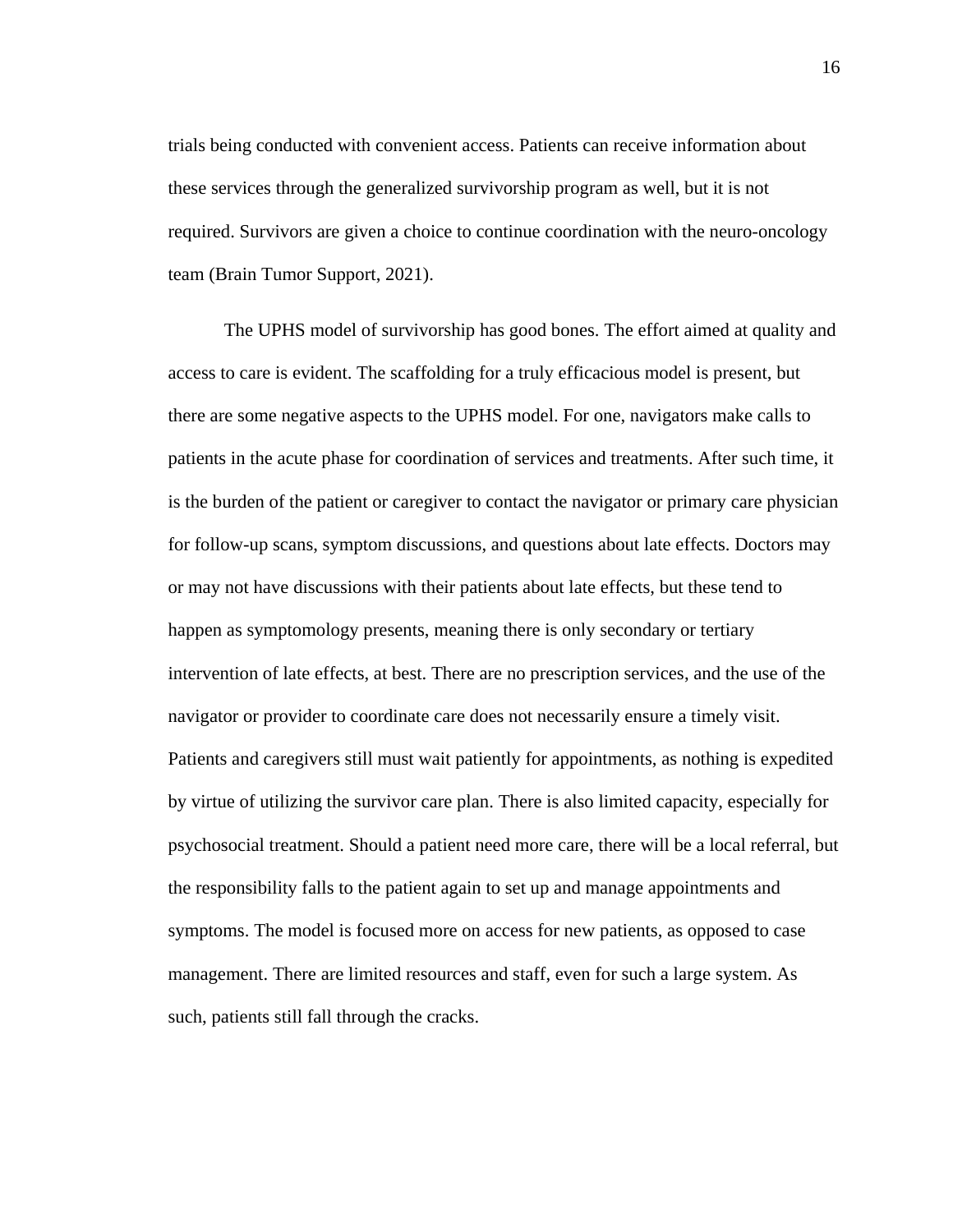## **Jefferson Health**

Thomas Jefferson University Hospitals (TJUH), or Jefferson Health, is another nonprofit organization in the city of Philadelphia. While lacking the ivy name, TJUH has no shortage of hospitals, 14 to be specific, and is not lacking in available services for brain tumor patients and survivors. In fact, there is a recent merger proposal with Einstein Healthcare Network, which would greatly expand the Jefferson services, provide access to the underserved populations in the Philadelphia area, and further the interests of community health initiatives (Brand, 2021). Within the Jefferson hospital system, there is the Sidney Kimmel Cancer Center and the Brain tumor support division. More recently, the Neu Center for Supportive Medicine and Cancer Survivorship was founded, but it is currently only available at the Center City Campus (Jefferson University Hospitals, 2021).

The Brain Tumor Support Center is facilitated by specialists from the Vickie and Jack Farber Institute for Neuroscience, as mentioned in the Support and Resources Tab of the Jefferson Hospital webpage. Offerings include a Brain Tumor Support Group every second Thursday of the month, where patients and families can attend to receive emotional support from other survivors, creating a sense of community. Through the Cancer Center are generalized oncology social workers, support groups, and nutrition counselors available to patients. Just as with UPHS, there is access to clinical trials and research studies, as well as educational opportunities to learn more about brain tumors and treatment options. The group also affiliates with the Reproductive Medicine Associates of Philadelphia for fertility counseling. During the pandemic, the Cancer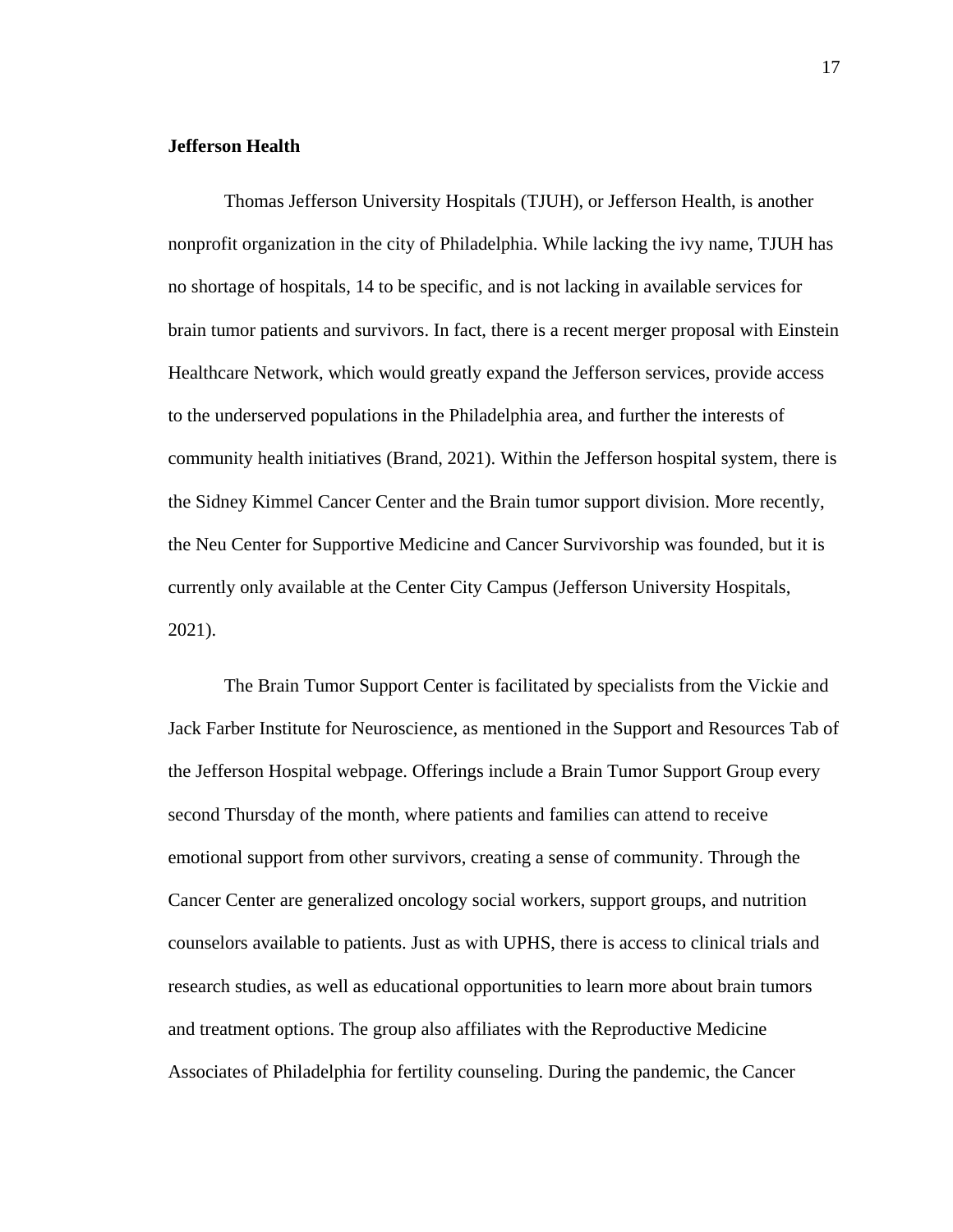Support Center at Jefferson wanted to maintain supportive care options, and so provided mindfulness activities to help ensure cancer patients did not feel alone, such as free Headspace Application access, guided art, and recorded yoga (Supportive Care for Survivors, n.d)

The Neu Center for Supportive Medicine and Cancer Survivorship offers informative services to newly diagnosed patients. Greg Garber, Director of the Cancer Support and Welcome Center, explained the program offerings as such: "This can be anything from work and family-related issues, to the management of distress and other symptoms, education around survivorship-related topics, and guidance on nutrition, finances and insurance, sexuality and intimacy, and self-care," (Supportive Care, n.d.). This program aims to specifically address psychosocial late effects in an impactful way. The spiritual, psychological, social, and economic needs of survivors and their caregivers are taken into consideration. Appropriate counseling and assistance are rendered based upon continued evaluation of the survivor population. Garber purported "aggressive" management of symptoms in "as many areas as possible" would mean better outcomes for survivors (Supportive Care, n.d.). Through the program, there is also the Jefferson Buddy Program, that connects patients with a similar diagnosis.

Positive aspects of the Jefferson Program definitely include the strong psychosocial late effect support component. The Neu Center is unique in the rigor of this feature, and it can only serve to help survivors better handle late effects as they arise. Furthermore, the range of supportive care groups, specific to interventions, and integrated mindfulness activities provide a well-rounded program for survivors choosing the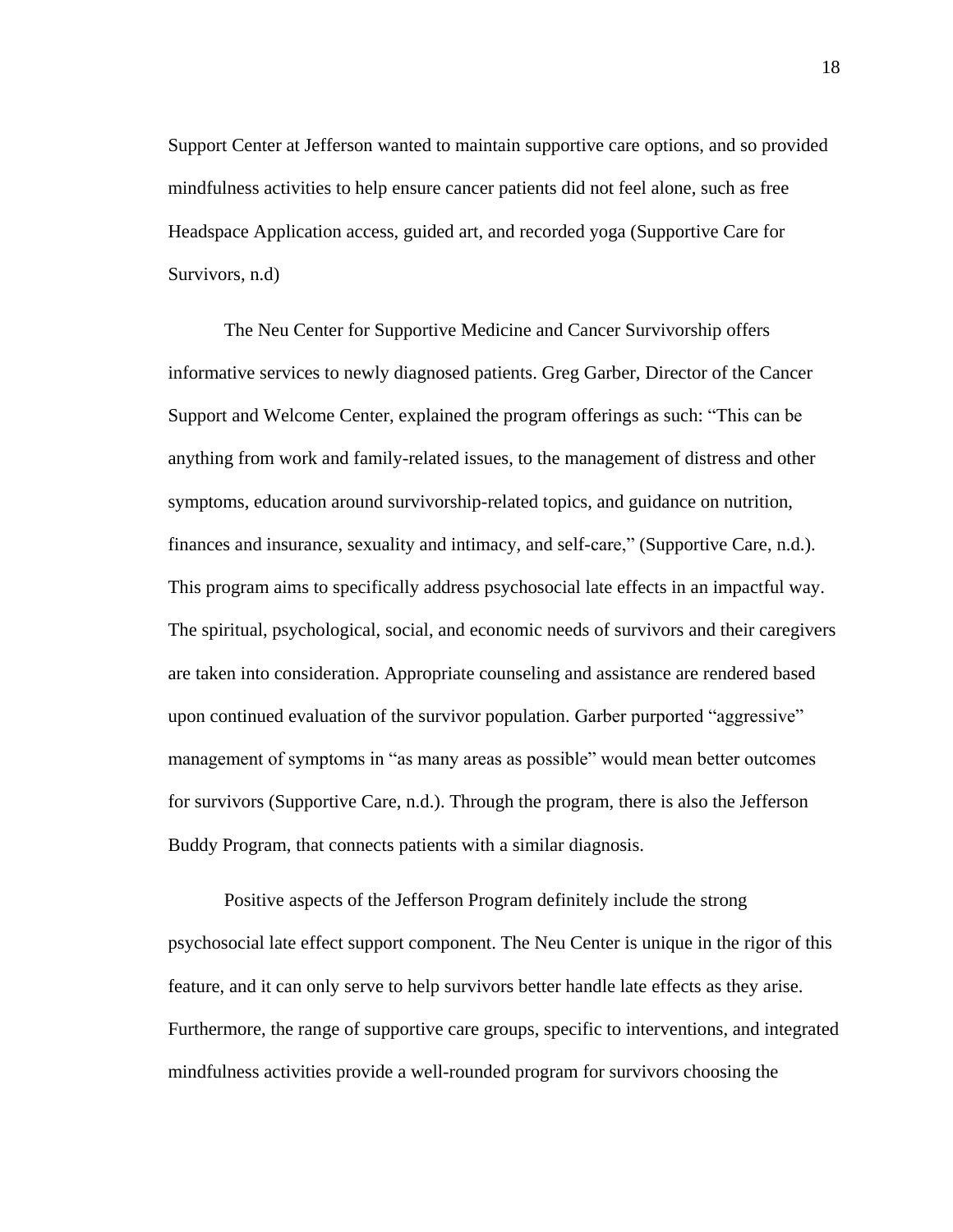Jefferson System. Yoga, meditation applications, and educational services can help patients better cope, which is an important facet of survivorship, as previously mentioned. Whereas fertility management and aggressive psychosocial late effect exploration help mitigate somatic and psychological symptom burden. Moreover, research from the current patients allows for further survivor care plan development, as this program is in its infancy. This is indicative of better patient outcomes as the program matures.

The Jefferson program attributes are worth noticing. However, there are still deficits. For one, the plethora of counselors and the use of the generalized Support and Welcome Cancer to get access to the brain tumor-specific services could be confusing for survivors. While it may not seem significant, extra calls, more hurdles, and less help equal more burden for patients and caregivers, already exhausted mentally, physically, and emotionally. Also, there is little information pertaining to the active pursuit of patients for supportive follow-up, meaning they likely fall through the cracks, just as with UPHS.

### **UPMC**

The University of Pittsburgh Medical Center, or UPMC, is a mammoth nonprofit healthcare organization on the western side of Pennsylvania, with satellite locations nestled all over Pittsburgh. U.S. News & World Report lists UPMC Presbyterian Shadyside as the number two hospital in Pennsylvania, above TJUH, and just behind UPHS, which holds the coveted first place position (U.S. News &World Report, 2021). The population served by UPMC is much smaller than Philadelphia, as cited by the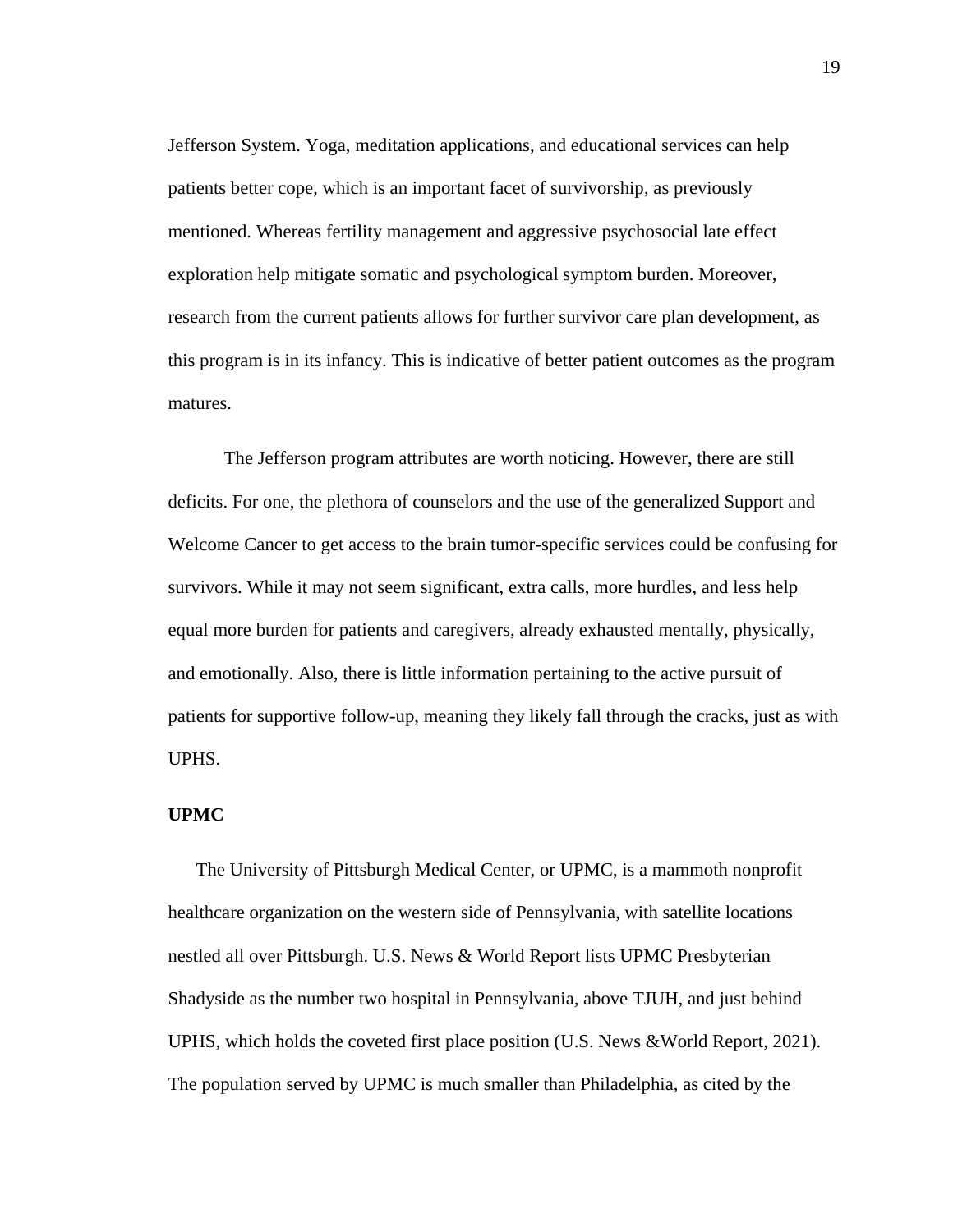United States Census Bureau, with some 300, 286 residents. The lack of ethnic diversity is a point of interest, excepting a larger Hispanic population than Philadelphia. Education and cost of living, and availability of housing are higher for Pittsburgh, too. This means the health landscape of the city looks different, based upon the social determinants of health (Quickfacts, 2019). Suffice it to say, UPMC serves a vastly different population with different sets of needs. However, the system is equally matched in neurosurgery and neurology, just neck-and-neck with the University of Pennsylvania Hospital System for rankings.

UPMC offers the Hillman Cancer Center and the Cancer LiveWell Survivorship Program to address late effects and patient requirements throughout the life cycle as a survivor. According to the available data: "Our goal is to make cancer survivorship as easy as possible by addressing a wide range of needs and concerns" (Survivorship Program, n.d.). Just as with TJUH and UPHS, the LiveWell program grants patients access to clinical trials and participation information for research studies, support group connections, and newsletters. The rest of the services are aimed to augment current and prescribed care. Consults are offered with midlevel providers upon treatment completion. The website lists coordination of care as a possible service to integrate future care with the doctor's therapeutic forecast. Observation for reoccurrence is assured, and management of both short- and long-term effects is mentioned but not explicitly stated. Genetic counseling, fertility services, nutrition, and rehabilitative services are available at patient or provider request (Livewell Survivorship Program, n.d.).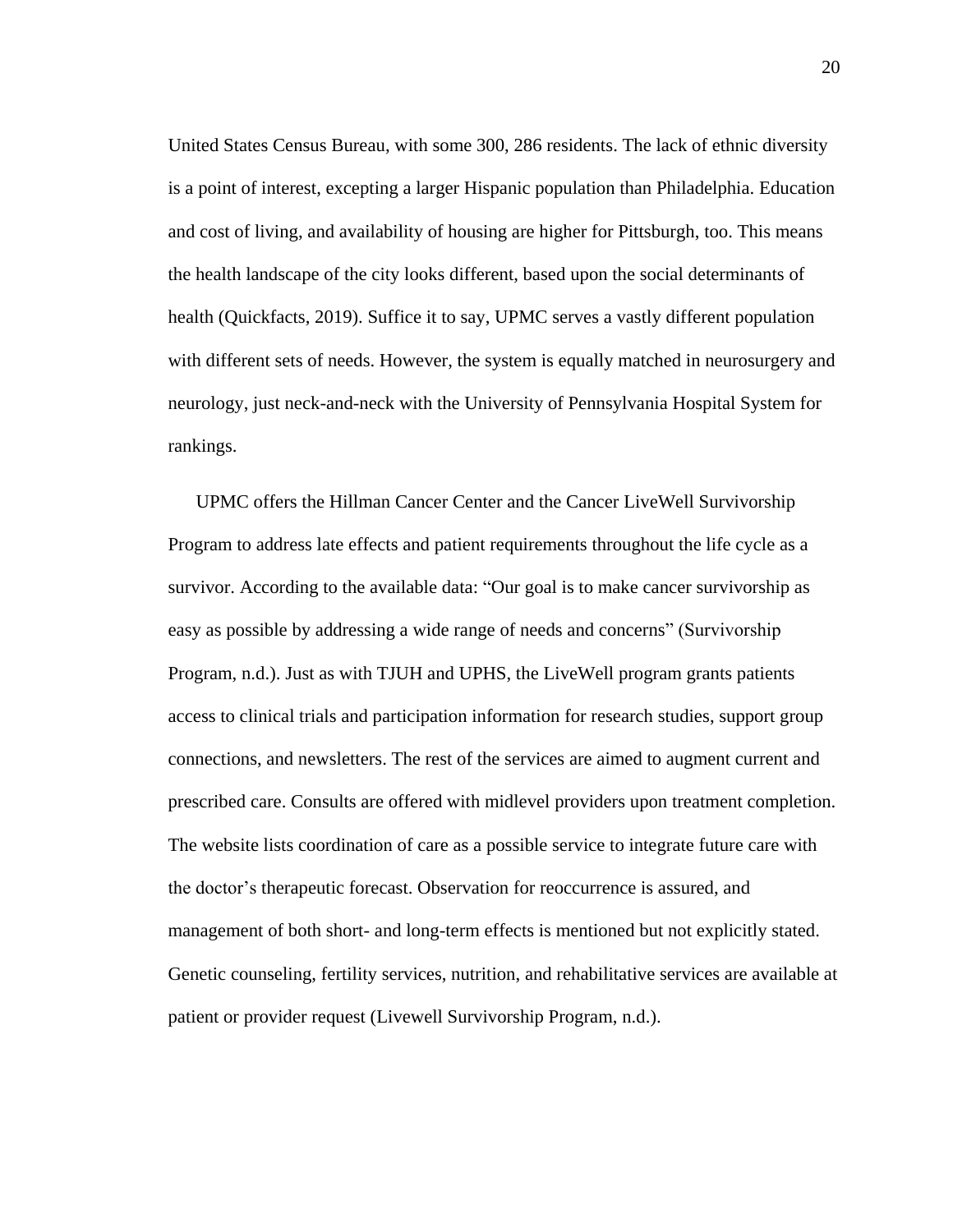As with the other programs, the UPMC model of survivorship care seeks to address late effects and help provide services surrounding treatment become a reality through care coordination in the acute phase. The website outlines these services in no specific terms but asserts the provider consults would manage follow-up care. With nutritional, fertility, and genetic counseling options, UMPC is up to date with competitors in provisional tools available to survivors, too. The hospital system is diverse, so availability of practitioners is not a problem, nor is accessing services, provided the insurance was accepted upon treatment. Similar to the case with UPHS. Patients have a plethora of specialists to choose from but must wait for appointments, as with UPHS.

The biggest pitfall to the UPMC LiveWell program is, again, the patient/caregiver incumbrance to coordinate. Even accessing the initial coordination services must fall to the patient or caregiver after a doctor has given a referral. Symptoms are addressed as they come about with providers, not before, and that does not necessarily mean a call to the program will be made. Primary care physicians and specialists make recommendations, and it is up to the patient to follow up. Also, the generalized nature of cancer services is less targeted than the Jefferson or Penn models. Brain tumor survivors are afforded more individualized care through the lifecycle of the Philadelphia brain tumor survivor-specific programs.

#### **A Utopian Model of Survivorship**

From the comparison, it can be discerned that the three systems had three vastly different programs, despite all working towards the collective goal of quality care, tailored services, cohesive coordination, and better prognosis for survivors. Across the board, the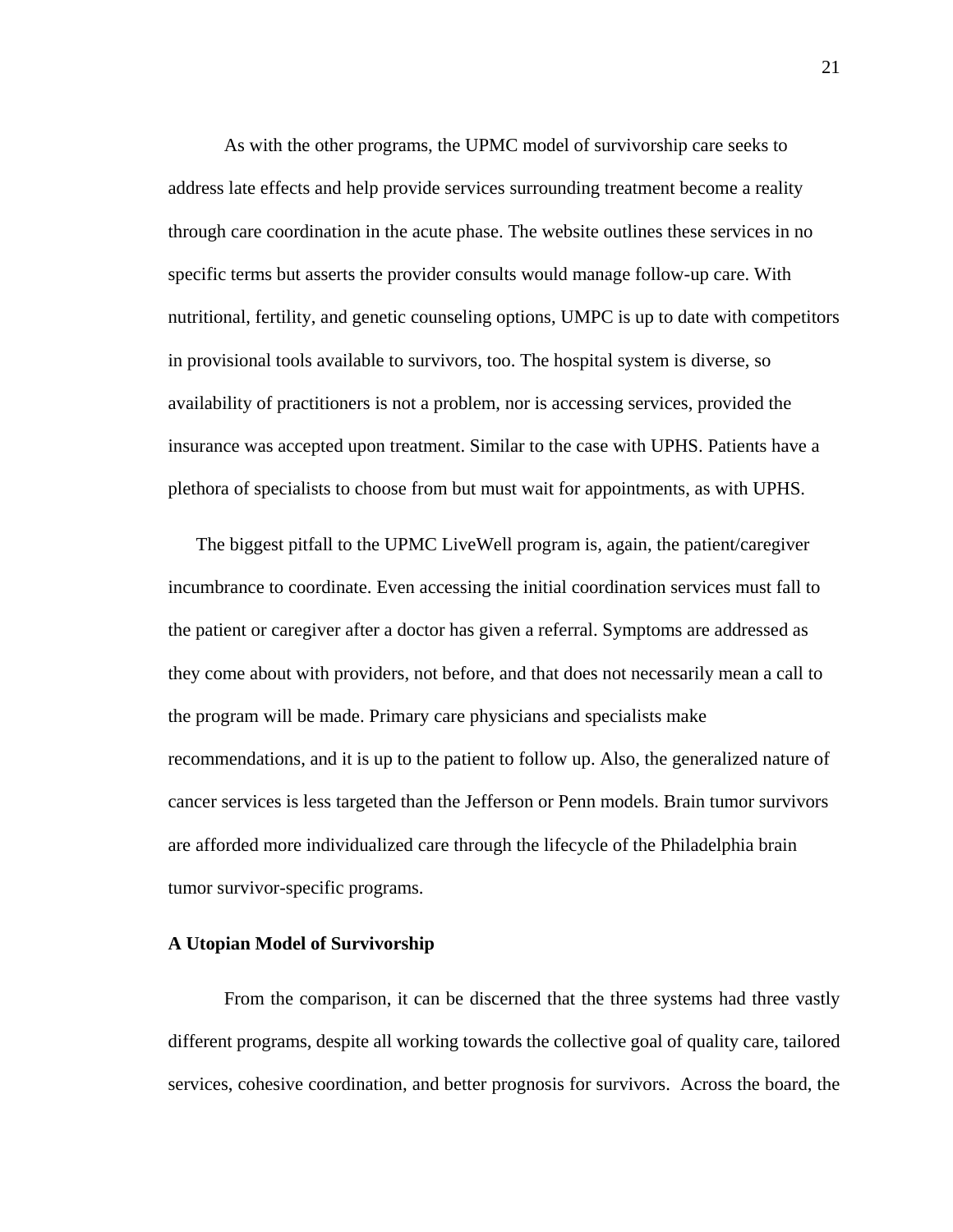eyesore in each of the presented programs was the responsibility placed on patients and caregivers to access services. This hardly seems reasonable, considering the constraints and stress a patient and their loved ones are already experiencing just by virtue of diagnosis and subsequent treatment.

The lack of available professionals to ensure adequate follow up is understandably a cause for concern. Mid-level providers play an important role, bridging the gaps and alleviating the strain on primary care and specialist services, and navigating follow up. UPHS does this best with the nurse navigator system. The other two models make some effort to coordinate between the specialist treatment plan and the primary care providers. Still, the outline of these models in action was vague, fragmented, and vapid in approach. The previously mentioned Institute of Medicine Report, describes this as an "absence of a locus of responsibility" (National Research Council, 2006). When there aren't enough nurses and navigators, the responsibility shifts to caregivers and patients. This is inappropriate and irresponsible from an ethical standpoint.

A proposed survivorship model would feature end-to-end integration of services. See Appendix A for a process flow diagram depicting an example of a proposed survivor care model. A streamlined, standardized process where survivors and caregivers take a back-seat approach and follow along for the journey would be the gold standard. Specialists and primary care providers would sit at the forefront, determining treatment modalities and individualized follow-up plans based on clinical diagnosis, treatment type, and patient history. Future scanning and primary care visits would have an outlined schedule that could be adjusted for patient needs. Nurses act as the navigators within the utopian model for all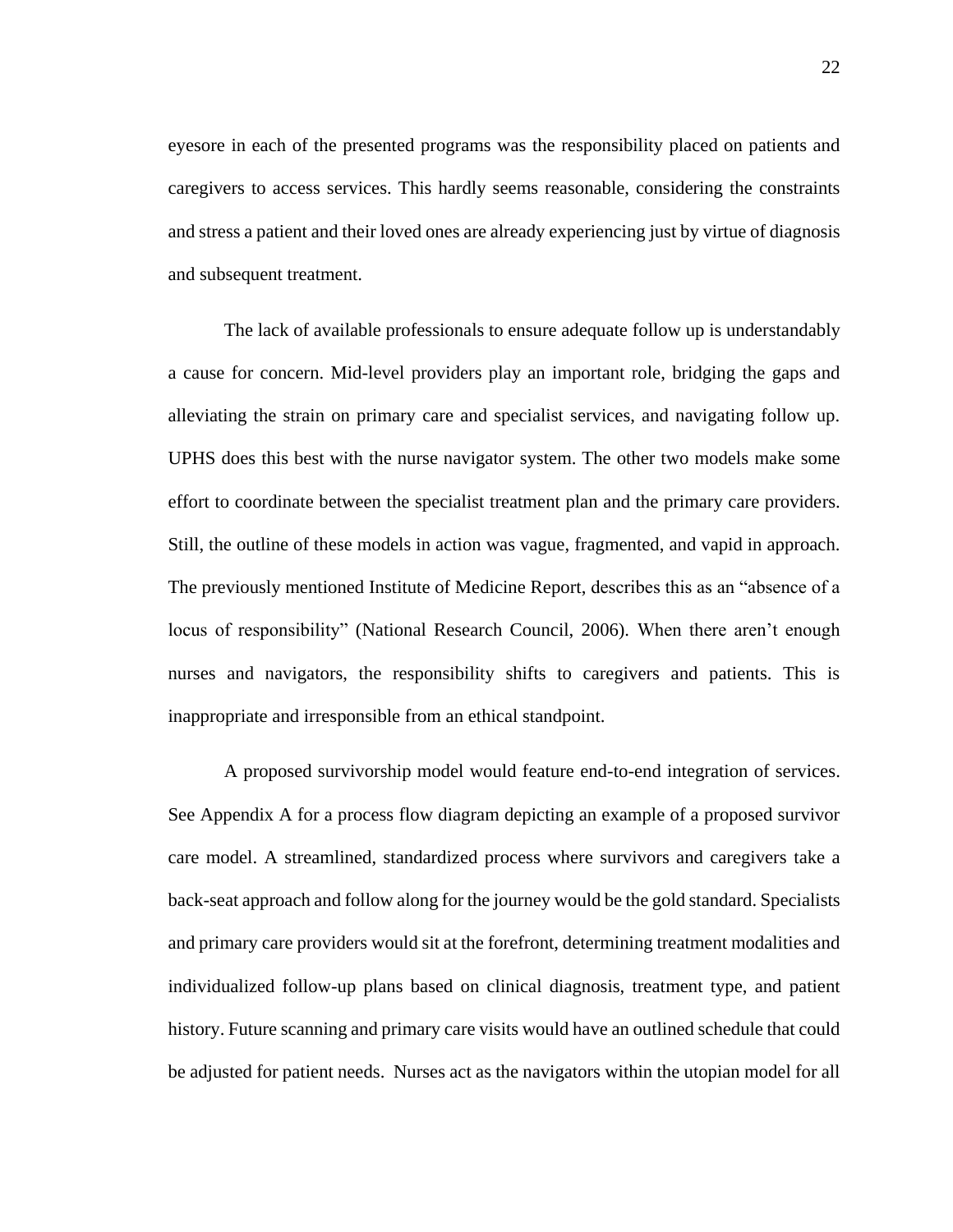coordination of care, including scheduling scans, services, prescriptions, and late effect tracking. A system like this would require advanced record keeping, registry-based systems, and separate systems to keep track of all patients, such that no patient is left behind.

Much of the literature cited the importance of preventative care. For neurocognitive and psychosocial late effects, this includes catching symptoms early for a better prognosis. In an ideal model, all patients undergoing treatment would receive supportive services throughout the acute phase and then receive a baseline assessment upon entering into a survivorship program. Best practices would dictate each patient be assigned a counselor or social worker, along with the nurse navigator, who could see the patient, caregiver, and family through the next phases of care. Patient fears and concerns would need to be assessed and periodically addressed through virtual health sessions, visits, surveys, phone calls, or emails. It would fall to the social worker to document, record, and relay any concerns to the primary care physician or nurse navigator for follow up, and it would be the job of the liaison to continue to check-in.

Speech, occupational and physical therapy baseline assessments could be made upon entrance into the survivorship program. Furthermore, it would be useful to garner a baseline for genetic, fertility, and nutrition as well. Late effect deficiencies in these areas are well known, which is why most programs offer services for them. The best model screens late effects habitually. Supportive psychosocial services, neurocognitive testing, screening for various somatic and psychological effects could all be described by the liaison and set up, on a standardized time schedule, by the nurse navigator.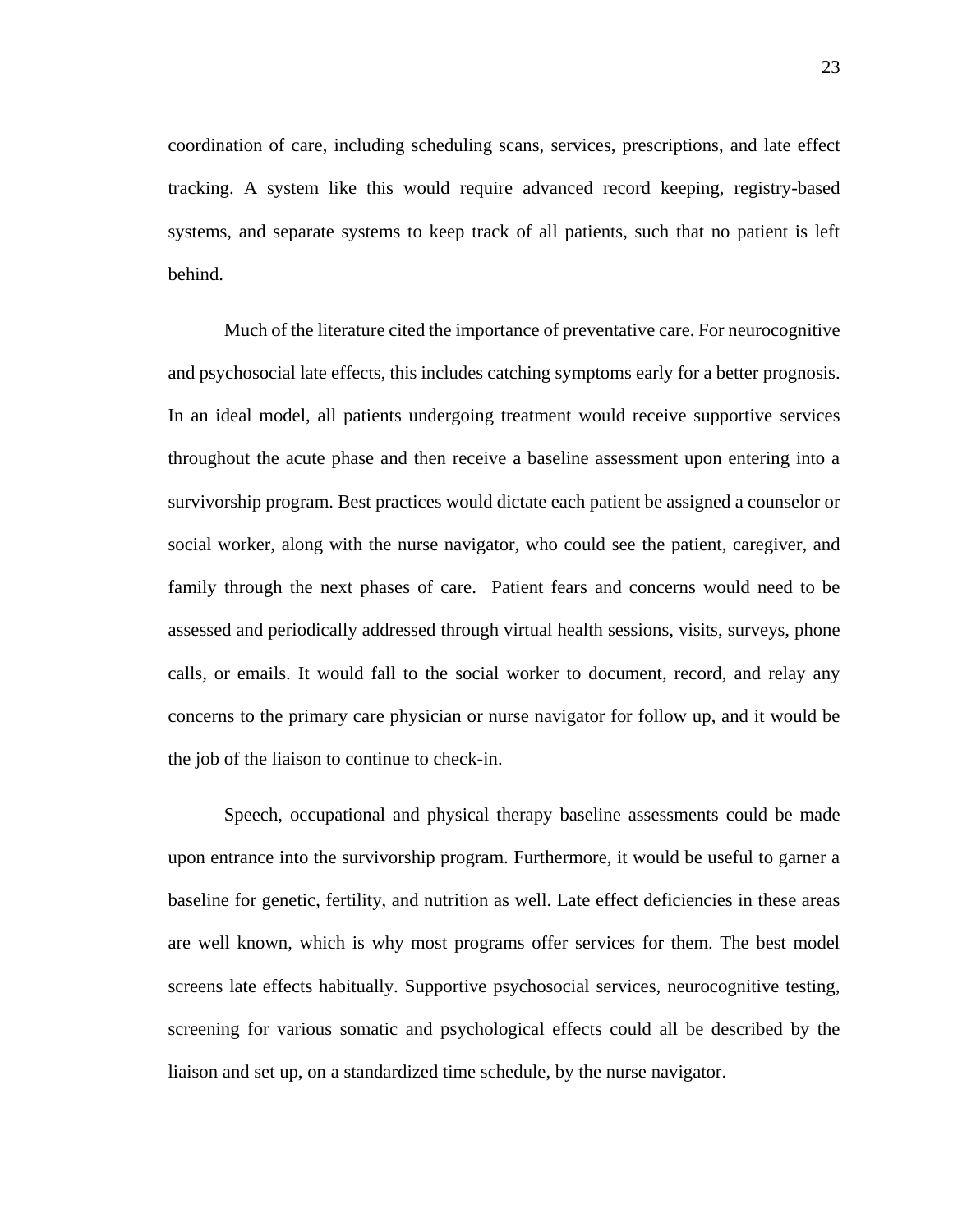For children, many of these services could be shared with specialized school officials. It has already been determined that pediatric brain tumors are the second leading cause of cancer (Lönnerblad et al., 2019). With this statistic in mind, there is certainly no lack of need for trained, specialized workers to handle this kind of care. School counselors could be informed when a child has been diagnosed, set them up for screening, therapy, appropriate testing, and work with the parents to ensure better educational outcomes and future prospects for pediatric brain tumor survivors. One such study, by Northman et al., describes a plan that includes "school-hospital liaisons" that help with home services, ensuring a more supportive environment at school with regard to neurocognitive deficits. In this model and in other proposed plans, the researchers advocate the importance of continued surveillance to more adequately address late effects, ensure rapid diagnosis at onset, begin application of the appropriate treatment, and see that testing is administered in a timely fashion. Another big push is for medical staff, school, caregiver, and social worker communication. This ensures all the relevant people involved in patient care are all on the same page, treatment decisions can be agreed upon, and swift action taken in decline (2015).

From a public health perspective, community initiatives specific to survivors could manage the support aspect of the survivor programs. Support groups, social determinants assessments based upon socioeconomic condition, life cycle position, risk factor groups etc. could be controlled by local public health offices. Resources, programming, education, pamphlets for late effects, and prevention services could also fall under the public health sphere and are among the ten essential services of public, under the assessment and policy development functions (CDC, 2021). Epidemiologists and public health officials keep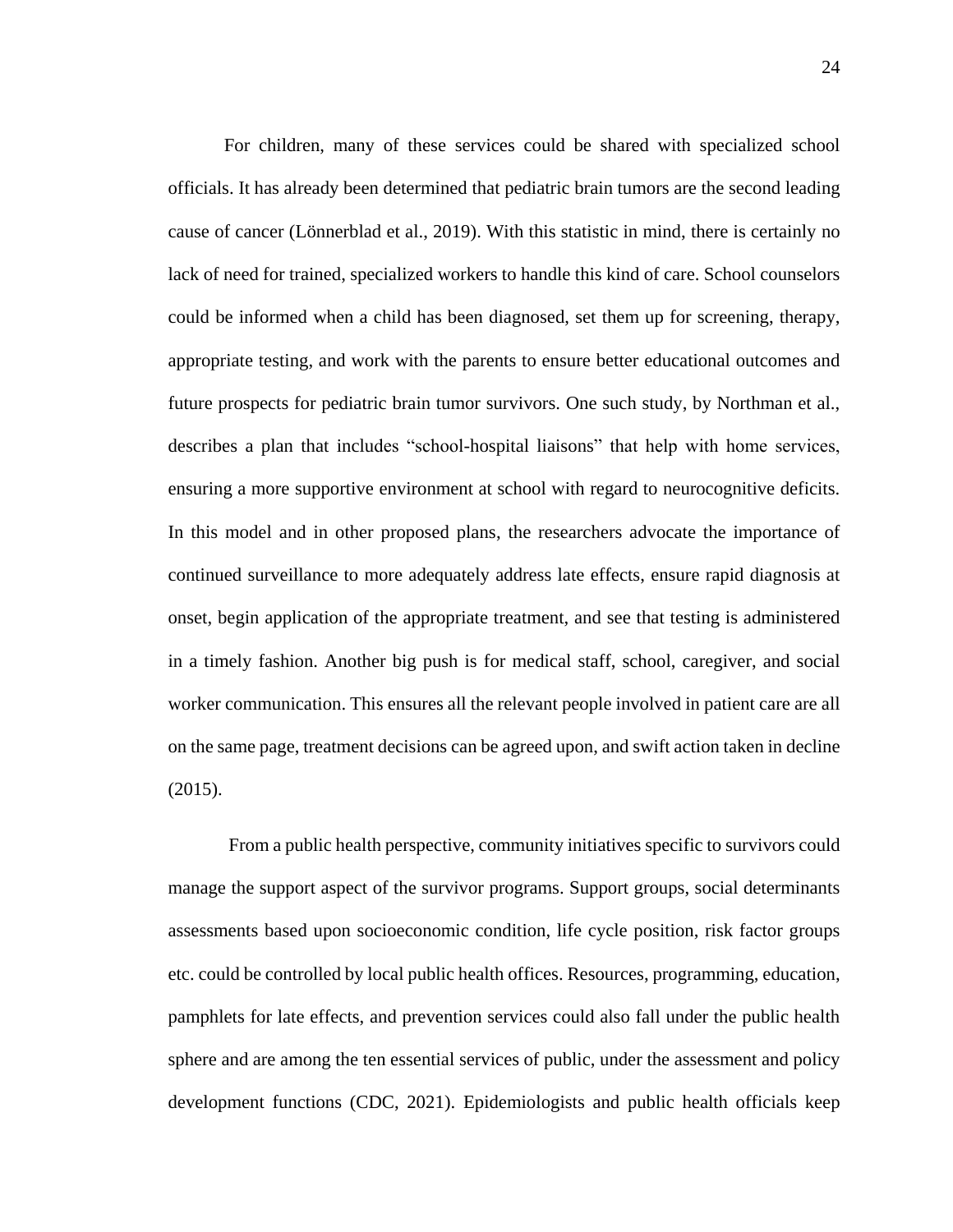many records and databases current with relevant health data. Utilizing an observation and surveillance system to track late effects, chronic conditions, and a survivor record system would be an effective measure. Further, a registry system would catch non-compliant patients and allow public health workers, primary care physicians, counselors, and social workers to slate this population for assistance and service access. For example, if transportation or economic decline are issues, these patients could utilize aid available through nonprofits and public health organizations to meet their needs and therefore be able to seek necessary treatment and testing.

This kind of model would be more feasible in big healthcare systems or wealthier for-profit hospitals. However, it would be best if the bigger systems collaborate with smaller systems and hospitals, thereby bolstering some of the cost and sharing the work equally. This is easier said than done, and these registries would have to comply with HIPAA standards. Nevertheless, ensuring adequate record-keeping, utilizing national registries, and having a solid tracking system would help patients get the best possible continued care, no matter where care is received. At the end of the day, keeping patients up to date with checkups, screening, and follow-up is paramount.

External to the standardized model are extraneous factors that act as barriers to care, such as cost, health insurance, availability of providers, and employment concerns of patients. More should be done for hiring adequate numbers of counselors, navigators, trained oncology nurses, and social workers. For an integrated system to be set in place, organizations would have to be on board with appropriate headcount, hiring, and recruiting for services. When the three hospital systems were discussed, one of the redeeming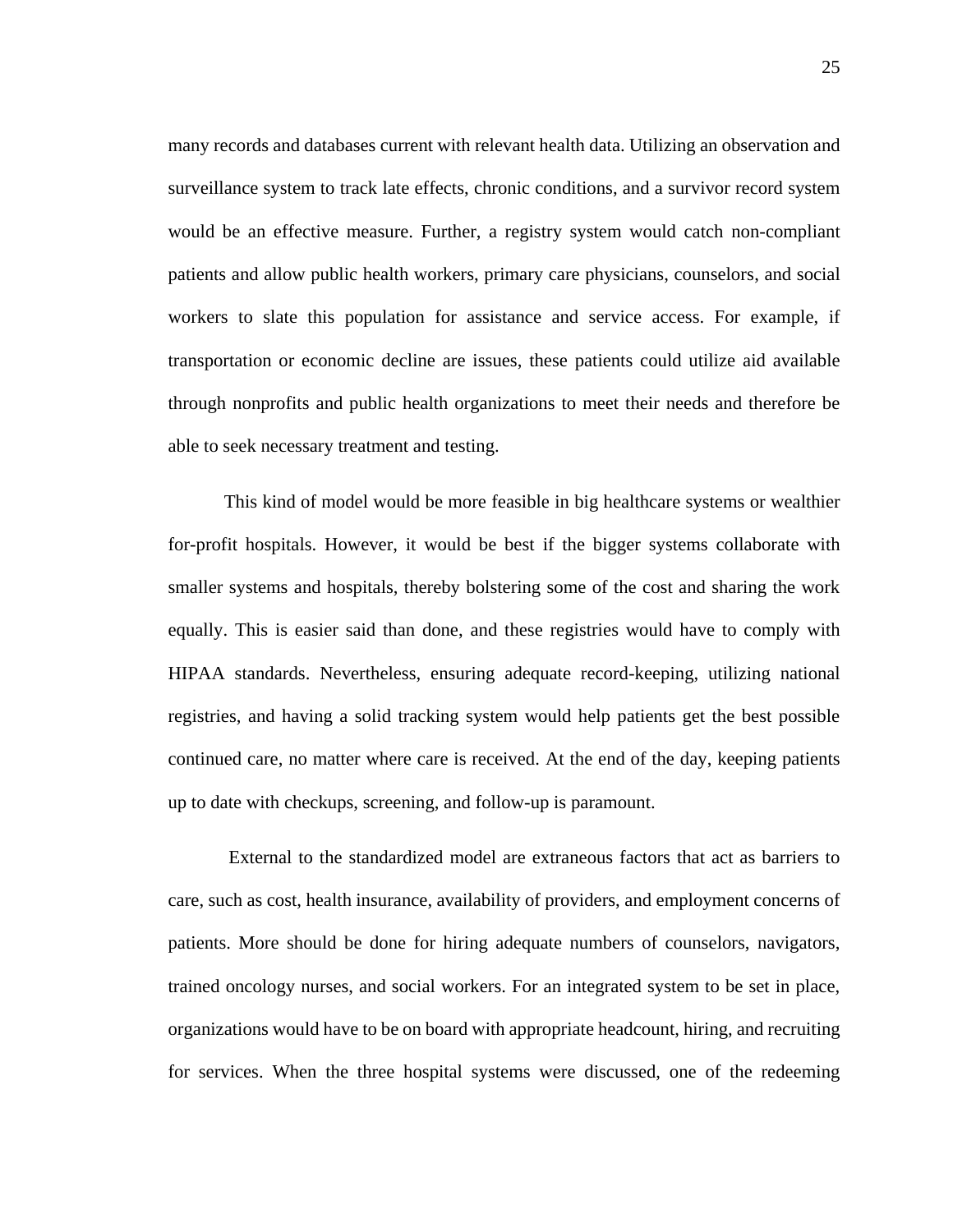qualities of each of the programs was the broad access to a network of subspecialists and providers. If insurance is accepted, there is likely no issue going forward with care, as the network all fall under the same umbrella. However, this does not address the elephant in the room, which is the American Healthcare System as a whole. Not every American is covered, and even if there is a plan, the insurance company may not always agree to care and follow up. Also, many insurance plans are based on employer coverage. Throughout treatment and with future suffering of late effects, survivors may lose access to employer provided benefits, including insurance. Even if survivors are covered, the premiums, copays, coinsurance, cost of services not covered may be financially crippling.

The proposed model would increase the number of visits and services utilized, but follow-up is a complex process. Though a large portion of this might be considered preventative care, in which case insurance may cover it, the boundaries and lines in the convoluted insurance system are blurred. The 2006 report addressed some of these concerns stating that Medicare can be an option for those over 65, but a large portion of the survivor population does not fall into that category. Within the report, there was a mention that an Institute of Medicine committee that addresses insurance pushed for Universal Healthcare in 2004, controlled costs for services, and increased funding to other programs that could provide coverage, such as COBRA (Consolidated Omnibus Budget Reconciliation Act). In the interim, continuous health care for cancer survivors is invaluable, and many of these interventions can be achieved through policy writing. Funneling federal money into high-risk pools was proposed, which would lower costs for those under managed care plans. Additionally, there was mention of Medicaid eligibility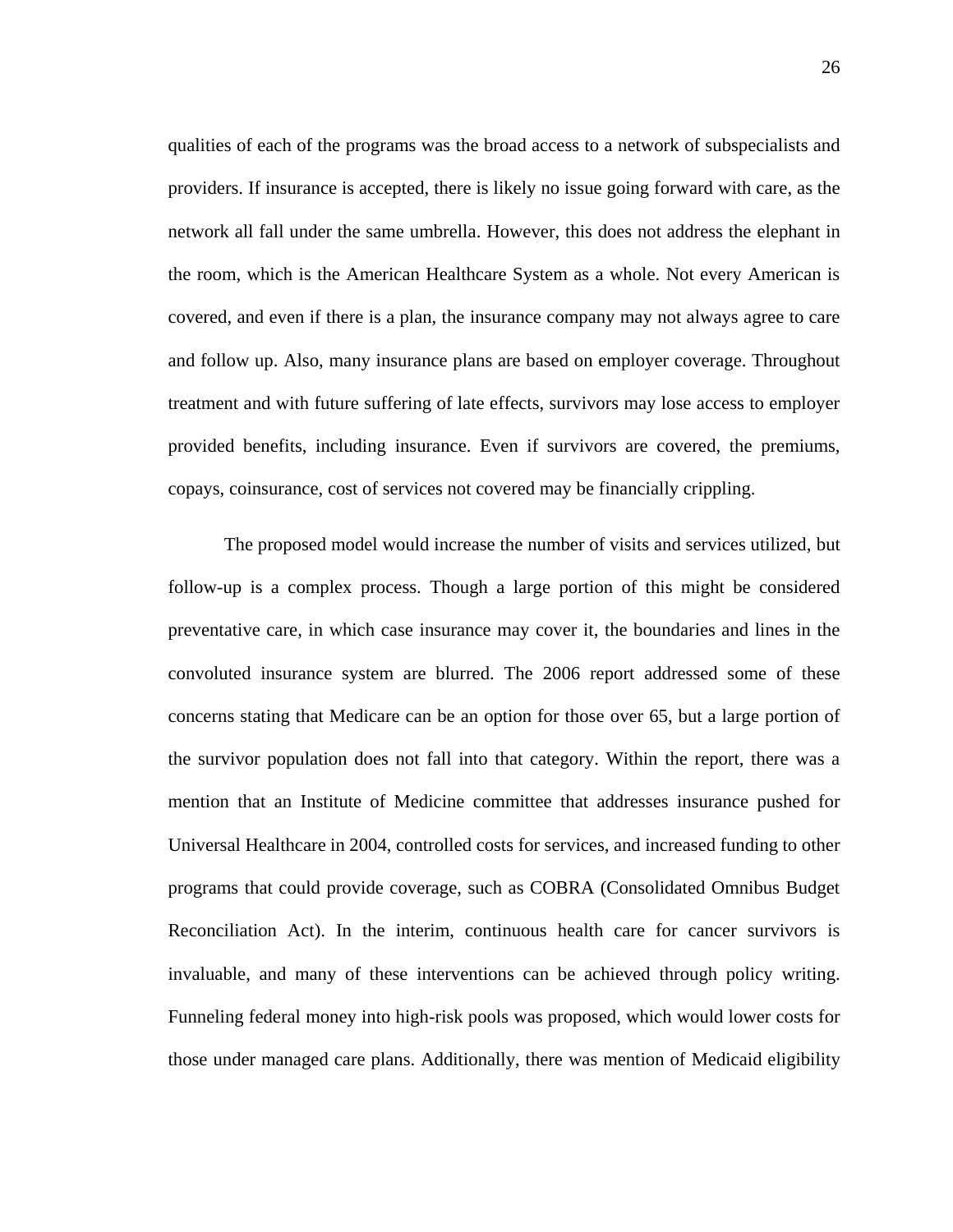criteria changing for breast and cervical cancer patients in 2000, but no such exception was made for brain neoplasm and other cancer survivors (National Research Council, 2006).

The biggest takeaway from the literature review is that this is a multifaceted process. With more healthcare systems acknowledging the experience of the survivor and crafting plans to offer supportive care, there is likely no one size fits all model. Existing plans, such as those in the Pennsylvania health systems, are built upon current knowledge and research. Local health care systems are making concerted efforts, utilizing available resources, to provide their definition of quality care. It's a step in the right direction. A sixyear survivor of malignant brain cancer, Michael Feuerstein, described his survivor care plan as a "living document" (2009). The process of defining a plan, staying on top of late effects, managing chronic conditions, integrating teams and providers, getting insurance on board is clearly a dynamic process. With advocacy and awareness, these themes can be explored further. Best practices can and should be continually reassessed, with new information and upgraded care plans displacing outdated archetypes.

The survivorship model is a "simple and logical dimension of care," but it's easy for patients to feel lost when it comes to the long-term outcomes (Feuerstein, 2009). As new research is conducted surrounding survivor care models and quality, changes can and should be implemented aimed at alleviating patient and caregiver burden. Attempts should also be made at the policy level to provide a standardized version of care as a springboard to further the efficacy and patient perceived value of supportive care plans. Taken together, these endeavors would afford brain tumor survivors a safety net, some semblance of normalcy, and a better quality of life.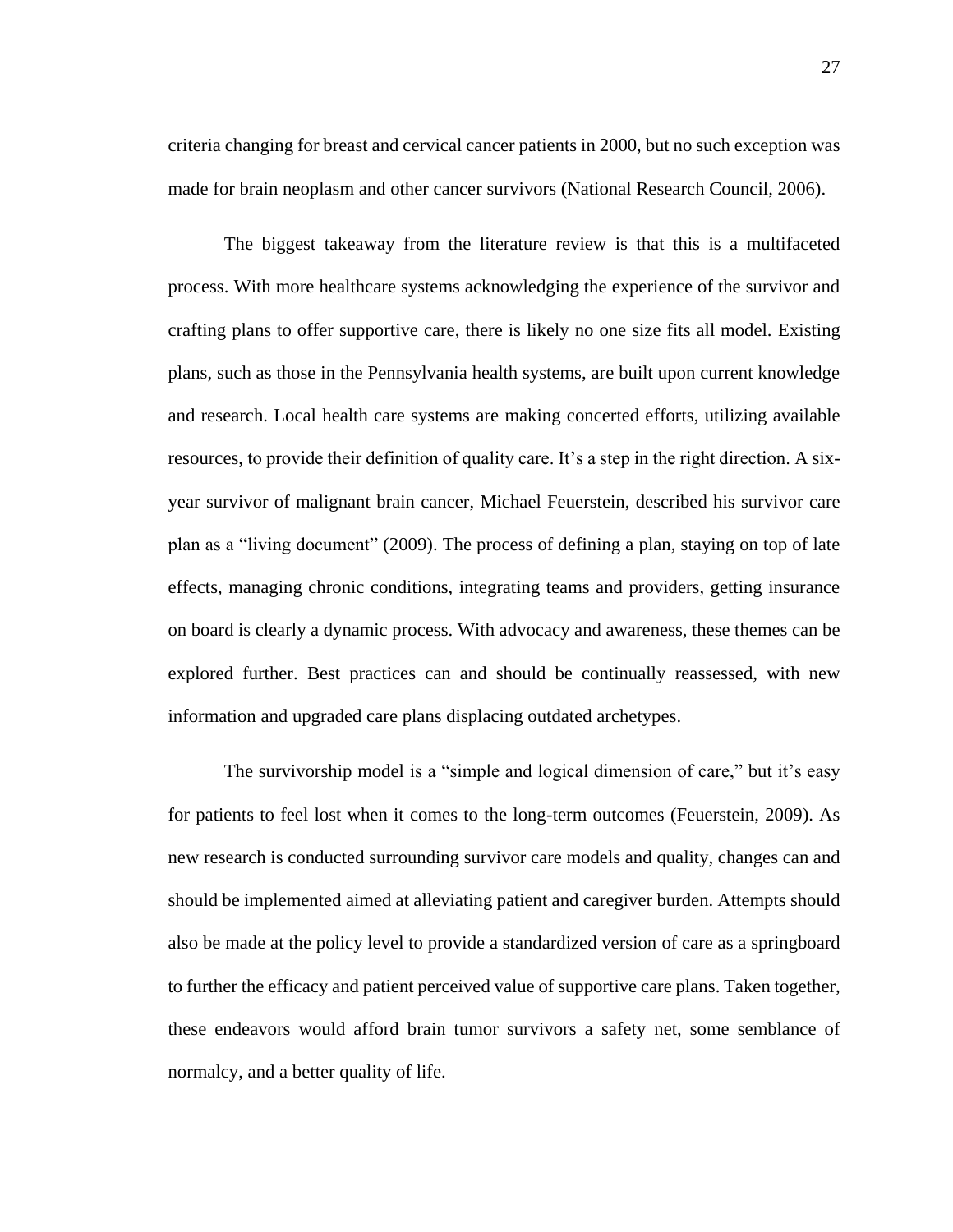## **RECOMMENDATIONS FOR FUTURE STUDIES**

Future recommended studies should investigate standardized care plans, costs, efficacy, and troubleshooting. These plans can be implemented or overhauled if solid research supports a better model of care. Additionally, the interplay between neurocognitive, psychosocial, and somatic late effects is only beginning to be expounded, and should be studied more thoroughly. More studies on adults should be performed, as much of the literature focused on children due to brain plasticity and likely due to readily available funding for pediatric research. Further, tracking of late effects to discover patterns and potential markers should be considered. Much of the literature could only speculate the causal relationship of late effects and assumed shared causation of treatment modality and the neoplasm pathology. Research to better understand these mechanisms would help providers and patients understand the direct implications of a specific treatment modality and the effects that could ensue. Responses in the education system for children are beginning to be studied, but more could be done. Also, further research concerning adult survivors in the workforce and complications surrounding late effects should be done.

Public health interventions and community based survivor care models could also be researched. How best to disseminate information to patients, providers, and the public on long-term effects and survivorship is an important question. Also, determining what survivorship looks like in different stages of the life cycle, by zip code, in different ethnic backgrounds is a worthy goal. Information surrounding these topics is important to provide scope to a complete and equitable care plan, with appropriate access and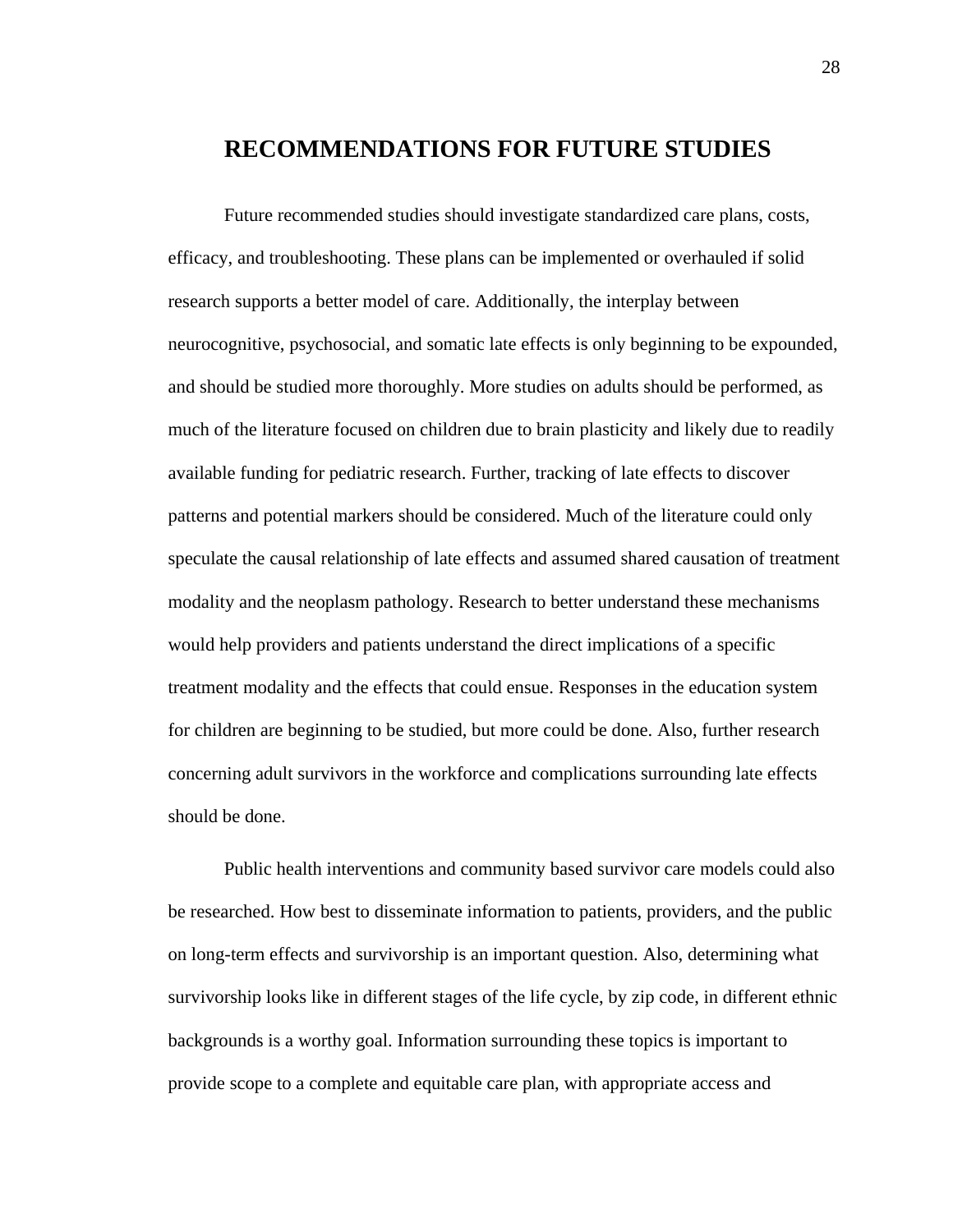consideration. Cancer is a major public health concern, and it would behoove the public to be knowledgeable of these outcomes, as many will likely encounter what it means to be a "survivor."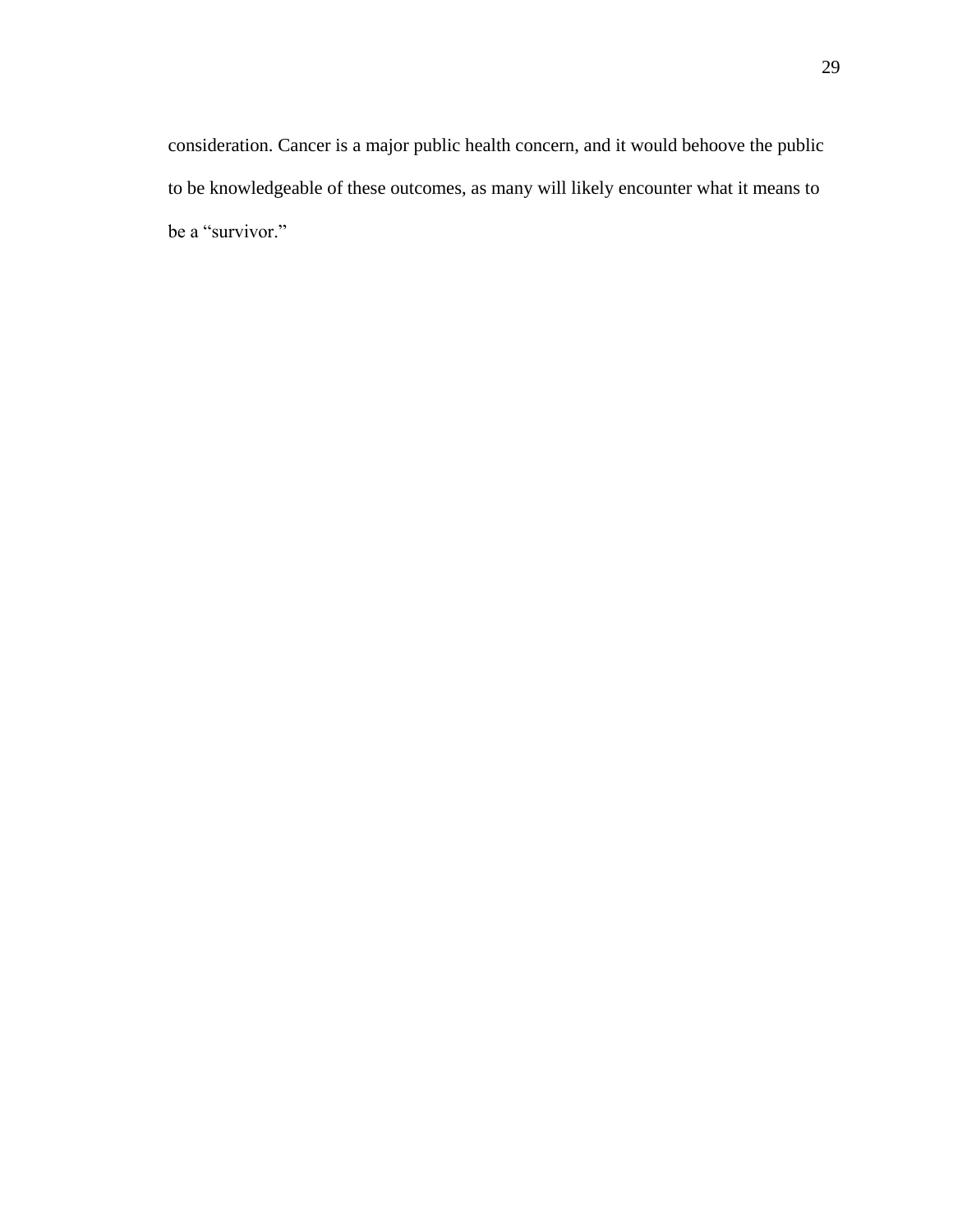#### **REFERENCES**

- Alemany, M., Velasco, R., Simó, M., & Bruna, J. (2021). Late effects of cancer treatment: consequences for long-term brain cancer survivors. *Neuro-Oncology Practice*, *8*(1), 18–30. https://doi.org/10.1093/nop/npaa039
- Alias, H., Lau, S. C. D., Schuitema, I., & de Sonneville, L. M. J. (2018). Neuropsychological consequences for survivors of childhood brain tumor in Malaysia. *Frontiers in Psychology*, *9*. https://doi.org/10.3389/fpsyg.2018.00703
- Barakat, L. P., Li, Y., Hobbie, W. L., Ogle, S. K., Hardie, T., Volpe, E. M., Szabo, M. M., Reilly, M., & Deatrick, J. A. (2015). Health-related quality of life of adolescent and young adult survivors of childhood brain tumors. *Psycho-Oncology*, *24*(7), 804–811. https://doi.org/10.1002/pon.3649
- Boelhouwer, I. G., Vermeer, W., & van Vuuren, T. (2021). The associations between late effects of cancer treatment, work ability and job resources: a systematic review. *International Archives of Occupational and Environmental Health*, *94*(2), 147. https://doi.org/10.1007/s00420-020-01567-w
- Boydell, K. M. ( 1,2,6 ), Greenberg, M. ( 2,4 ), Stasiulis, E. ( 3 ), Spiegler, B. ( 3 ), & Greenberg, C. ( 5 ). (n.d.). I'll show them: The social construction of (in)competence in survivors of childhood brain tumors. *Journal of Pediatric Oncology Nursing*, *25*(3), 164–174. https://doi.org/10.1177/1043454208315547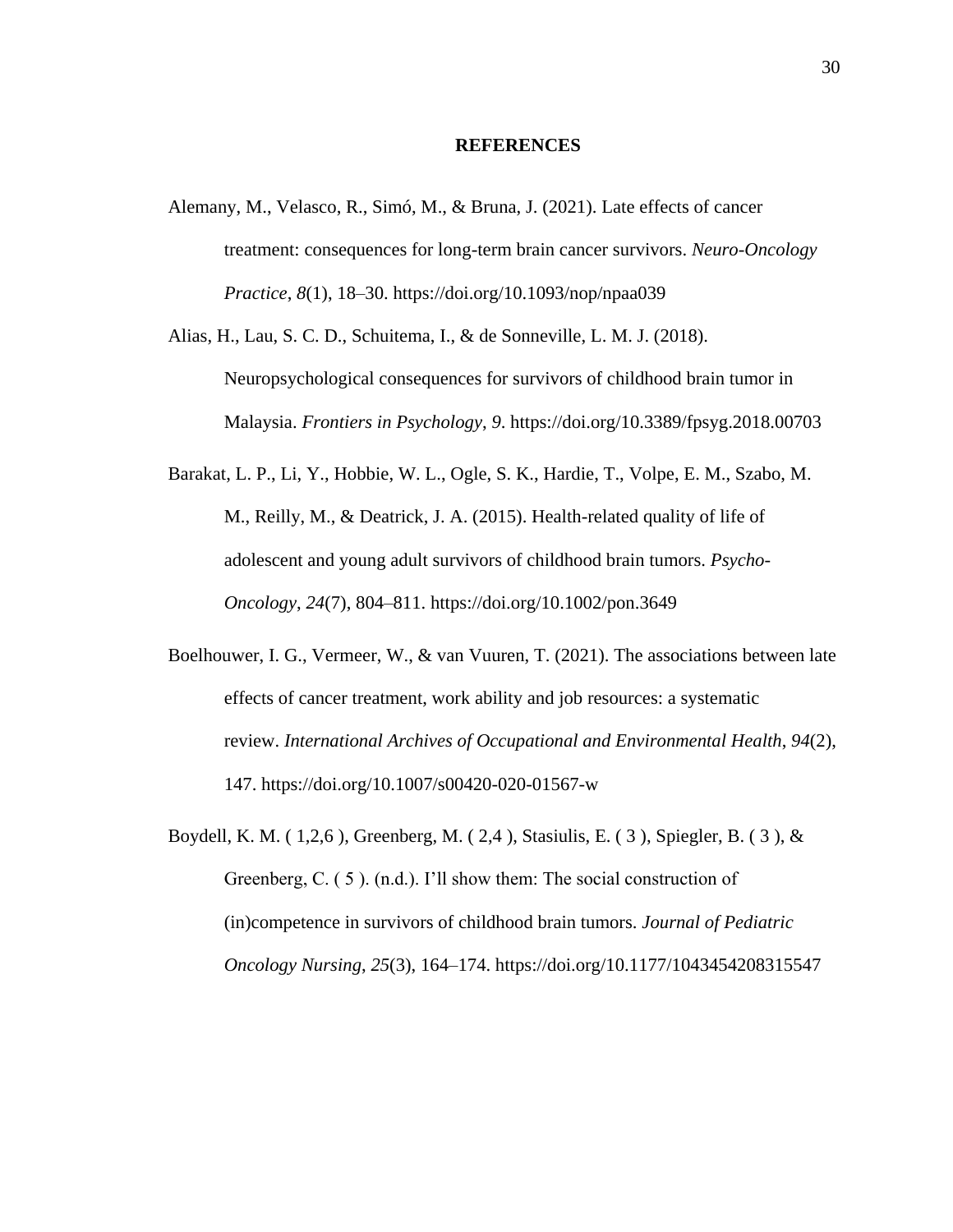- *Brain tumor patient support.* (2021). https://www.pennmedicine.org/for-patients-andvisitors/find-a-program-or-service/neurosurgery/brain-tumor-center/treatmentsand-procedures/brain-tumor-support-groups.
- Brand, J. (2021). *Einstein healthcare network and jefferson health merger clears final hurdle.* https://hospitals.jefferson.edu/news/2021/03/einstein-jefferson-healthmerger.html
- CDC/National Center for Health Statistics. (2021, March 1). *FastStats - leading causes of death*. https://www.cdc.gov/nchs/fastats/leading-causes-of-death.htm.
- CDC: Centers for Disease Control and Prevention. (2020). 10 Essential Health Services. Retrieved from: https://www.cdc.gov/publichealthgateway/publichealthservices/ essentialhealthservices.html
- Cousino, M., Hazen, R., Josie, K., Laschinger, K., de Blank, P., & Taylor, H. (2017). Childhood Cancer and Brain Tumor Late Effects: Relationships with Family Burden and Survivor Psychological Outcomes. *Journal of Clinical Psychology in Medical Settings*, *24*(3/4), 279–288. https://doi.org/10.1007/s10880-017-9519-6
- de Ruiter, M. A., Schouten-van Meeteren, A. Y. N., van Vuurden, D. G., Maurice-Stam, H., Gidding, C., Beek, L. R., Granzen, B., Oosterlaan, J., & Grootenhuis, M. A. (2016). Psychosocial profile of pediatric brain tumor survivors with neurocognitive complaints. *Quality of Life Research: An International Journal of Quality of Life Aspects of Treatment, Care and Rehabilitation - Official Journal*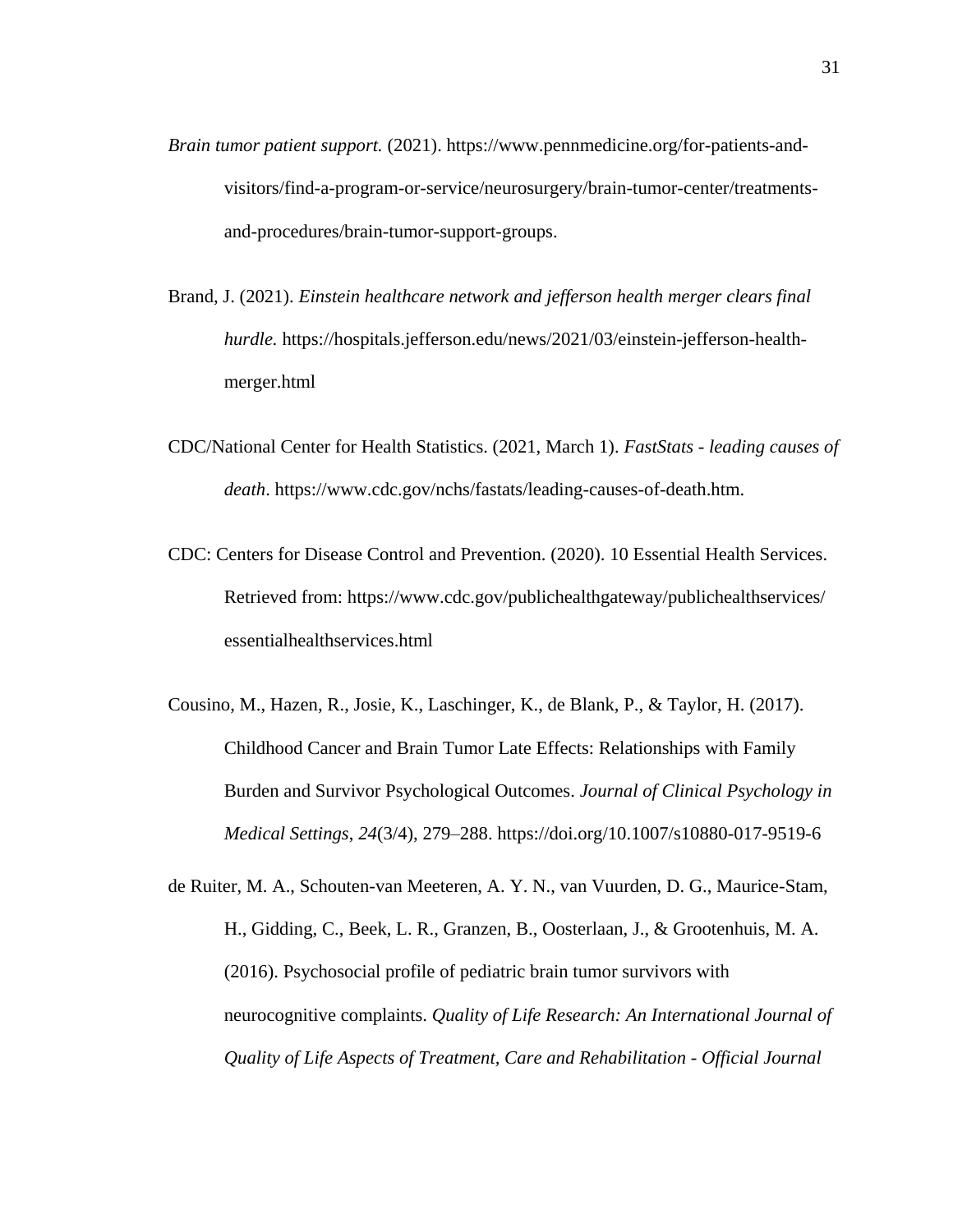*of the International Society of Quality of Life Research*, *25*(2), 435. https://doi.org/10.1007/s11136-015-1091-7

- Erdmann, F., Frederiksen, L. E., Bonaventure, A., Mader, L., Hasle, H., Robison, L. L., & Winther, J. F. (2021). Childhood cancer: Survival, treatment modalities, late effects and improvements over time. *Cancer Epidemiology*, *71*(Part B). https://doi.org/10.1016/j.canep.2020.101733
- Feuerstein M. (2009). The cancer survivorship care plan: health care in the context of cancer. *Journal of oncology practice*, *5*(3), 113–115. https://doi.org/10.1200/JOP.0934406
- Heather Leeper, Kathrin Milbury, Survivorship care planning and implementation in neuro-oncology, *Neuro-Oncology*, Volume 20, Issue suppl\_7, November 2018, Pages vii40–vii46, https://doi.org/10.1093/neuonc/noy110
- Institute of Medicine and National Research Council. 2006. *From Cancer Patient to Cancer Survivor: Lost in Transition*. Washington, DC: The National Academies Press. https://doi.org/10.17226/11468.
- Janss, A. J., Mazewski, C., & Patterson, B. (2019). Guidelines for Treatment and Monitoring of Adult Survivors of Pediatric Brain Tumors. *Current Treatment Options in Oncology*, *20*(1), 10. https://doi.org/10.1007/s11864-019-0602-0
- *Jefferson university hospitals.* (2021). https://hospitals.jefferson.edu/departments-andservices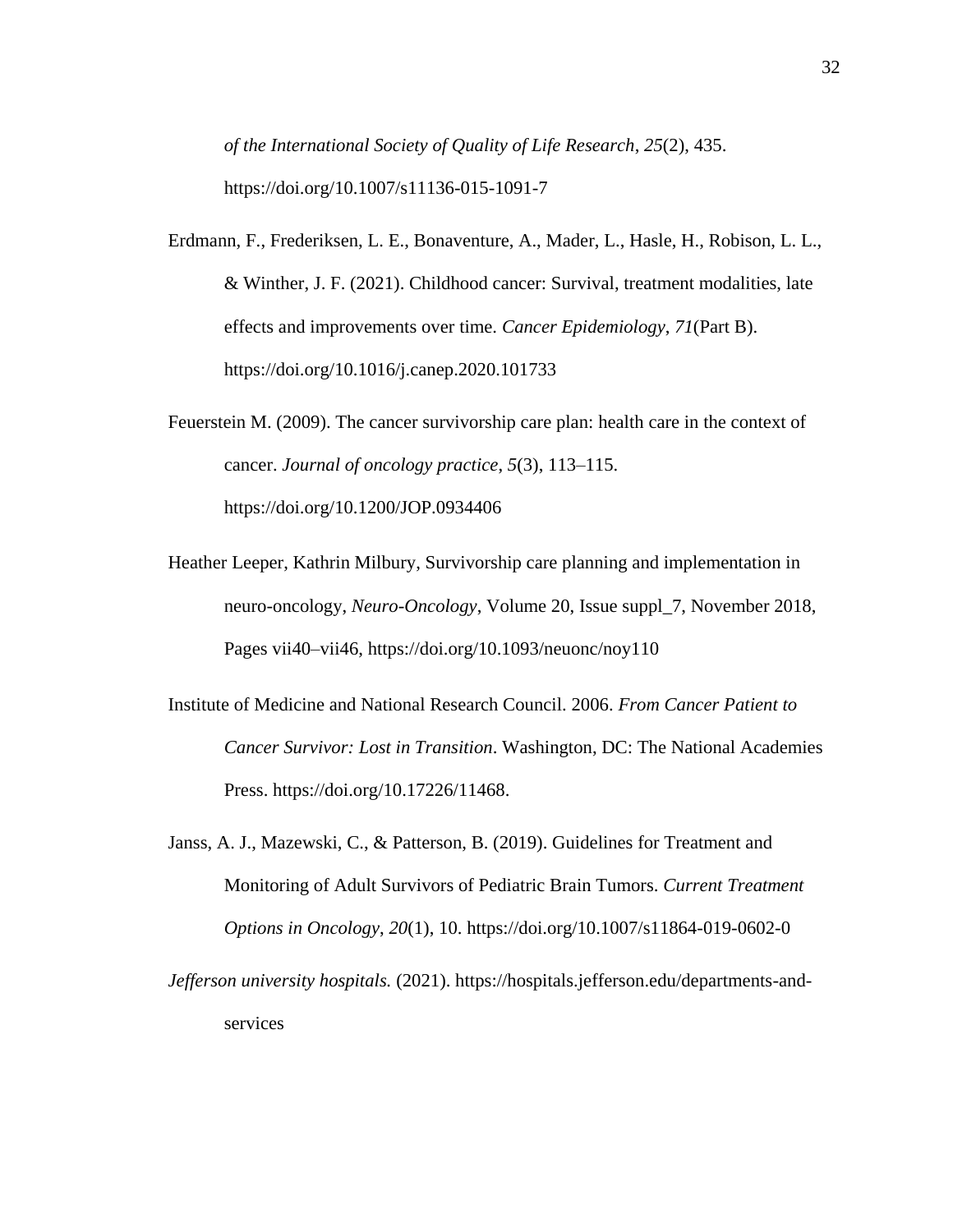- *Jefferson university hospitals.* (2021). https://hospitals.jefferson.edu/departments-andservices
- *LiveWell survivorship program.* (n.d.). Hillman Cancer Center. https://hillman. upmc.com/patients/community-support/livewell-survivorship
- Lönnerblad, M., Berglund, E., van't Hooft, I., & Blomgren, K.. (n.d.). A nationwide, population-based study of school grades, delayed graduation, and qualification for school years 10-12, in children with brain tumors in Sweden. *Pediatric Blood and Cancer*, *67*(2). https://doi.org/10.1002/pbc.28014
- Maciel, J., Dias, D., Cavaco, D., Donato, S., Pereira, M. C., & Simões-Pereira, J. (2021). Growth hormone deficiency and other endocrinopathies after childhood brain tumors: results from a close follow-up in a cohort of 242 patients. *Journal of Endocrinological Investigation: Official Journal of Italian Society of Endocrinology (SIE)*, 1. https://doi.org/10.1007/s40618-021-01541-4
- Mellblom, A. V., Kiserud, C. E., Rueegg, C. S., Ruud, E., Loge, J. H., Fosså, S. D., & Lie, H. C. (2021). Self-reported late effects and long-term follow-up care among 1889 long-term Norwegian Childhood, Adolescent, and Young Adult Cancer Survivors (the NOR-CAYACS study). *Supportive Care in Cancer*, *29*(6), 2947. https://doi.org/10.1007/s00520-020-05790-6
- Northman, L., Ross, S., Morris, M., & Tarquini, S. (2015). Supporting pediatric cancer survivors with neurocognitive late effects: A model of care. *Journal of Pediatric Oncology Nursing*, *32*(3), 134–142. https://doi.org/10.1177/1043454214554012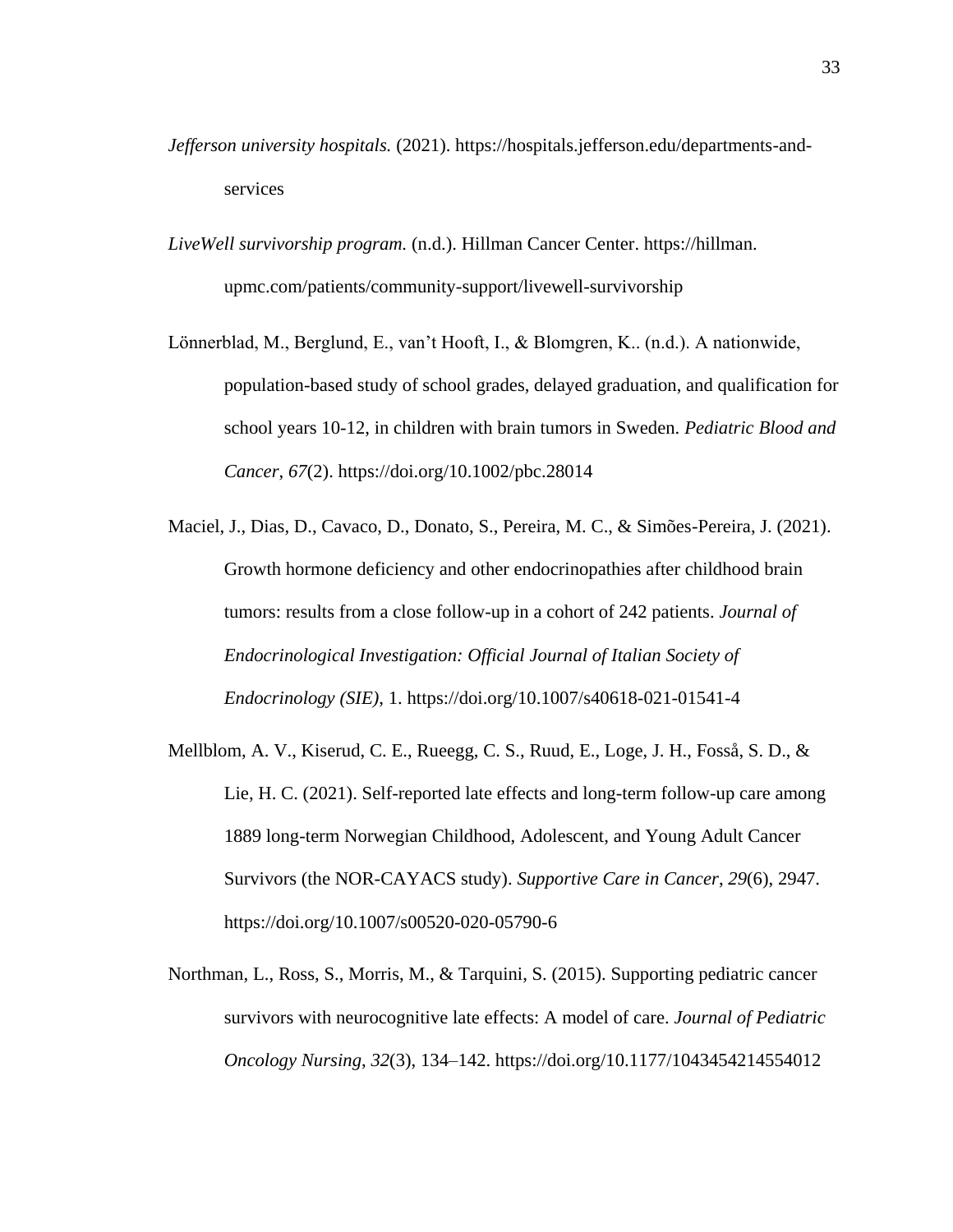*Patient & family support for* cancer *- Jefferson university* 

*hospitals.* (2020). https://hospitals.jefferson.edu/departments-and-services/sidneykimmel-cancer-center/patient-and-family-support.html

*Quick Brain Tumor Facts*. National Brain Tumor Society. (2021).

https://braintumor.org/brain-tumor-information/brain-tumor-facts/.

- Ramanauskienė, E., Labanauskas, L., Verkauskienė, R., & Šileikienė, R. (2014). Early development of endocrine and metabolic consequences after treatment of central nervous system tumors in children. *Medicina*, *50*(5), 275–280. https://doi.org/10.1016/j.medici.2014.10.006
- Robinson, K. E., Pearson, M. M., Cannistraci, C. J., Anderson, A. W., Kuttesch, J. F., Wymer, K., Smith, S. E., Park, S., & Compas, B. E. (2015). Functional neuroimaging of working memory in survivors of childhood brain tumors and healthy children: Associations with coping and psychosocial outcomes. *Child Neuropsychology*, *21*(6), 779–802.

https://doi.org/10.1080/09297049.2014.924492

- Satariano, S. (2016). The "late effects" of paediatric brain tumours and the implications for education settings. *Educational & Child Psychology*, *33*(1), 20–33.
- Shabason, E. K., Brodsky, C., Baran, J., Isaac, L., Minturn, J. E., Ginsberg, J. P., Hobbie, W., Fisher, M., Blum, N., & Hocking, M. C. (2019). Clinical diagnosis of attention-deficit/hyperactivity disorder in survivors of pediatric brain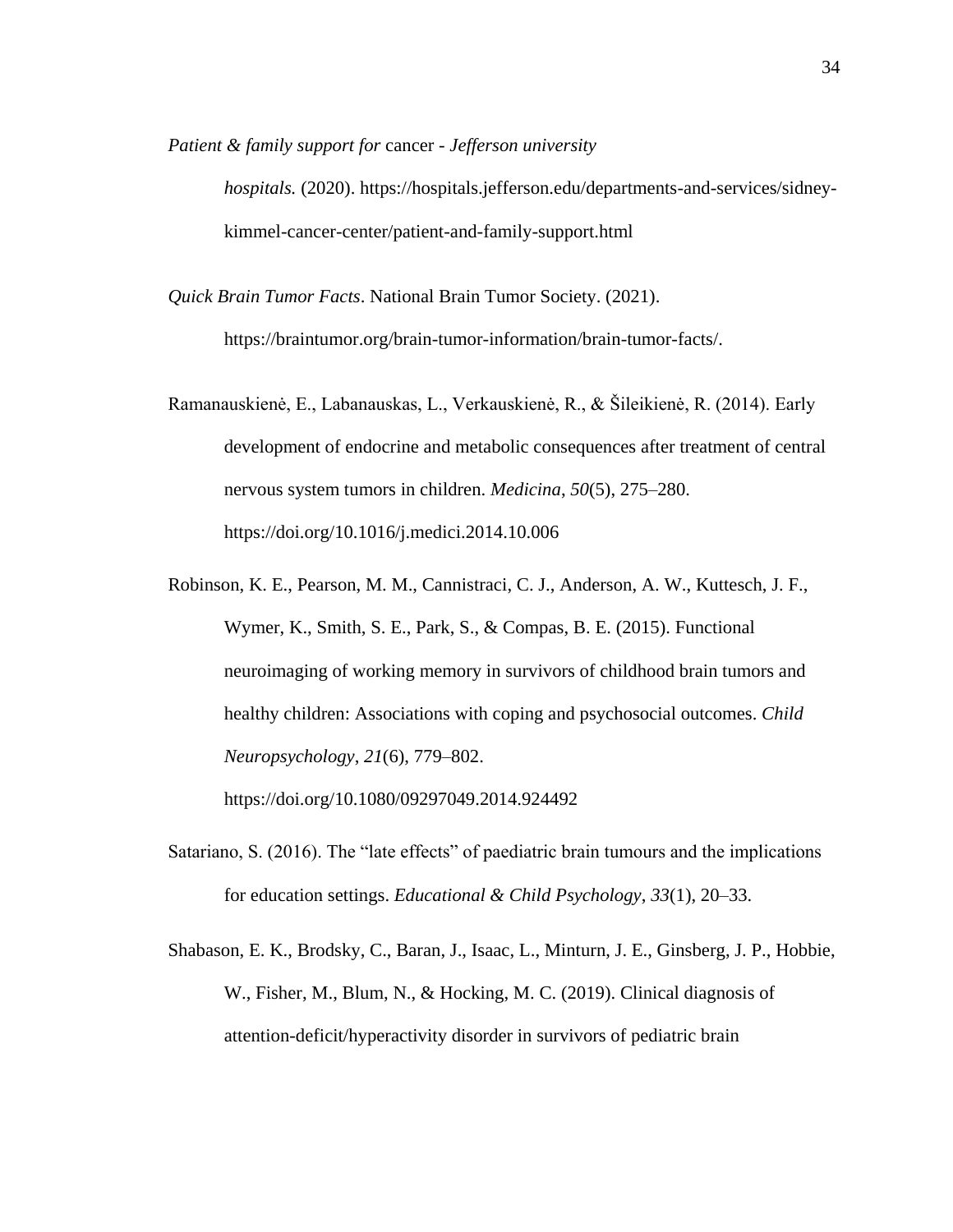tumors. *Journal of Neuro-Oncology*, *143*(2), 305–312.

https://doi.org/10.1007/s11060-019-03165-4

*Support and resources.* (n.d.). https://hospitals.jefferson.edu/departments-andservices/vickie-and-jack-farber-institute-for-neuroscience/programs/brain-tumorcare/support-and-resources.html

*Supportive care for cancer survivors begins at diagnosis.* (n.d.).

https://sidneykimmelcancercenter.jeffersonhealth.org/?article=2020-Supportive-Care-Services-Cancer-Survivors

- *Survivorship program.* (2021). https://www.pennmedicine.org/cancer/navigating-cancercare/programs-and-centers/survivorship
- U.S. News & World Report. (2020). *U.S. news releases 2020-21 best hospitals rankings and special 'Hospital heroes' series during historic year for health care.* https://www.usnews.com/info/blogs/press-room/articles/2020-07-28/usnews-releases-2020-21-best-hospitals-rankings-and-special-hospital-heroesseries-during-historic-year-for-health-care
- U.S. News & World Report. (2021). *Best hospitals for neurology & neurosurgery.* https://health.usnews.com/best-hospitals/rankings/neurology-andneurosurgery
- United States Census Bureau. (2019). *QuickFacts: Philadelphia city, Pennsylvania; Pittsburgh city, Pennsylvania.* https://www. census.gov/quickfacts/fact/table /philadelphiacitypennsylvania,pittsburghcitypennsylvania/PST045219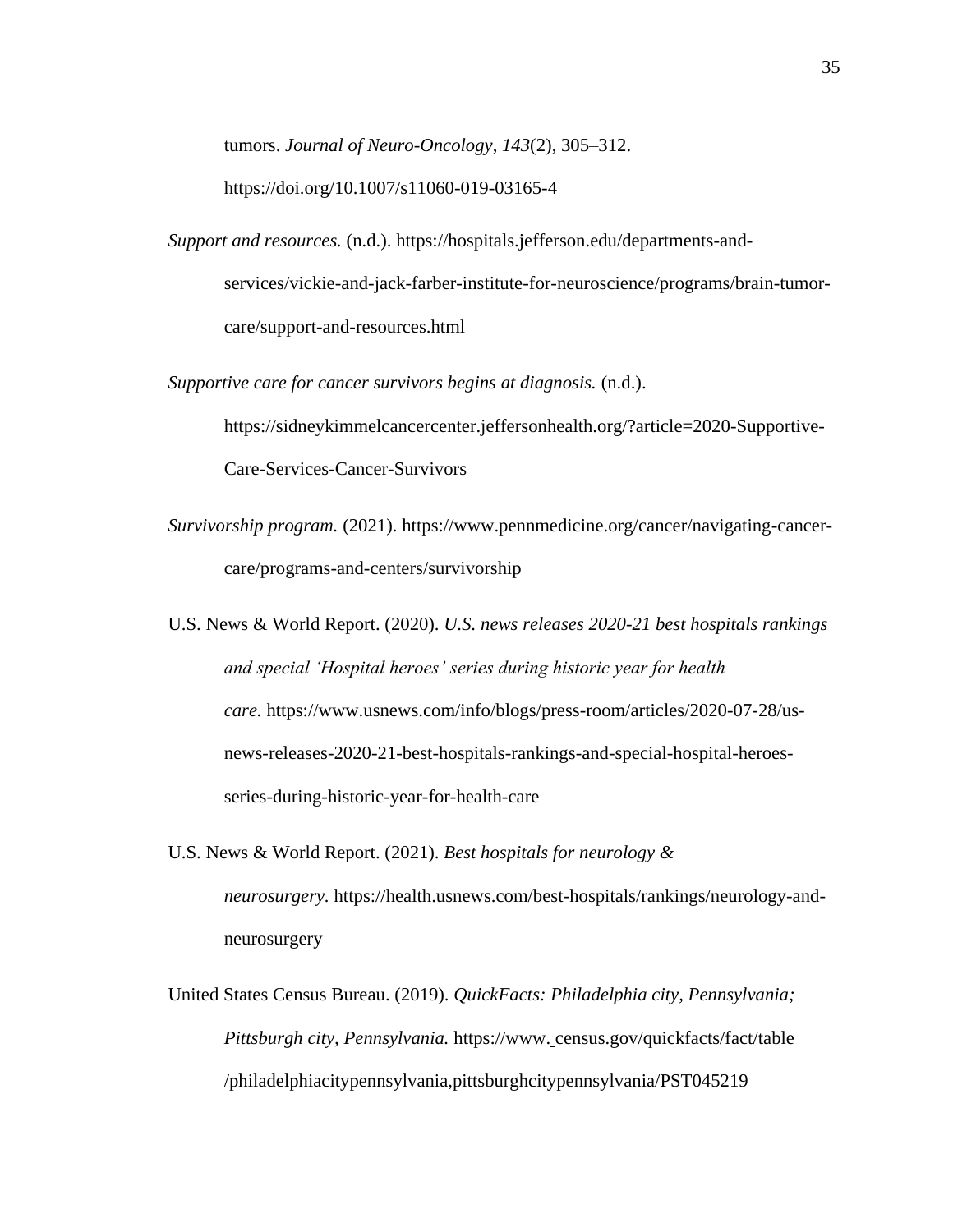Winter, A. L., Conklin, H. M., Tyc, V. L., Stancel, H., Hinds, P. S., Hudson, M. M., & Kahalley, L. S. (2014). Executive function late effects in survivors of pediatric brain tumors and acute lymphoblastic leukemia. *Journal of Clinical & Experimental Neuropsychology*, *36*(8), 818–830. https://doi.org/10.1080/13803395.2014.943695